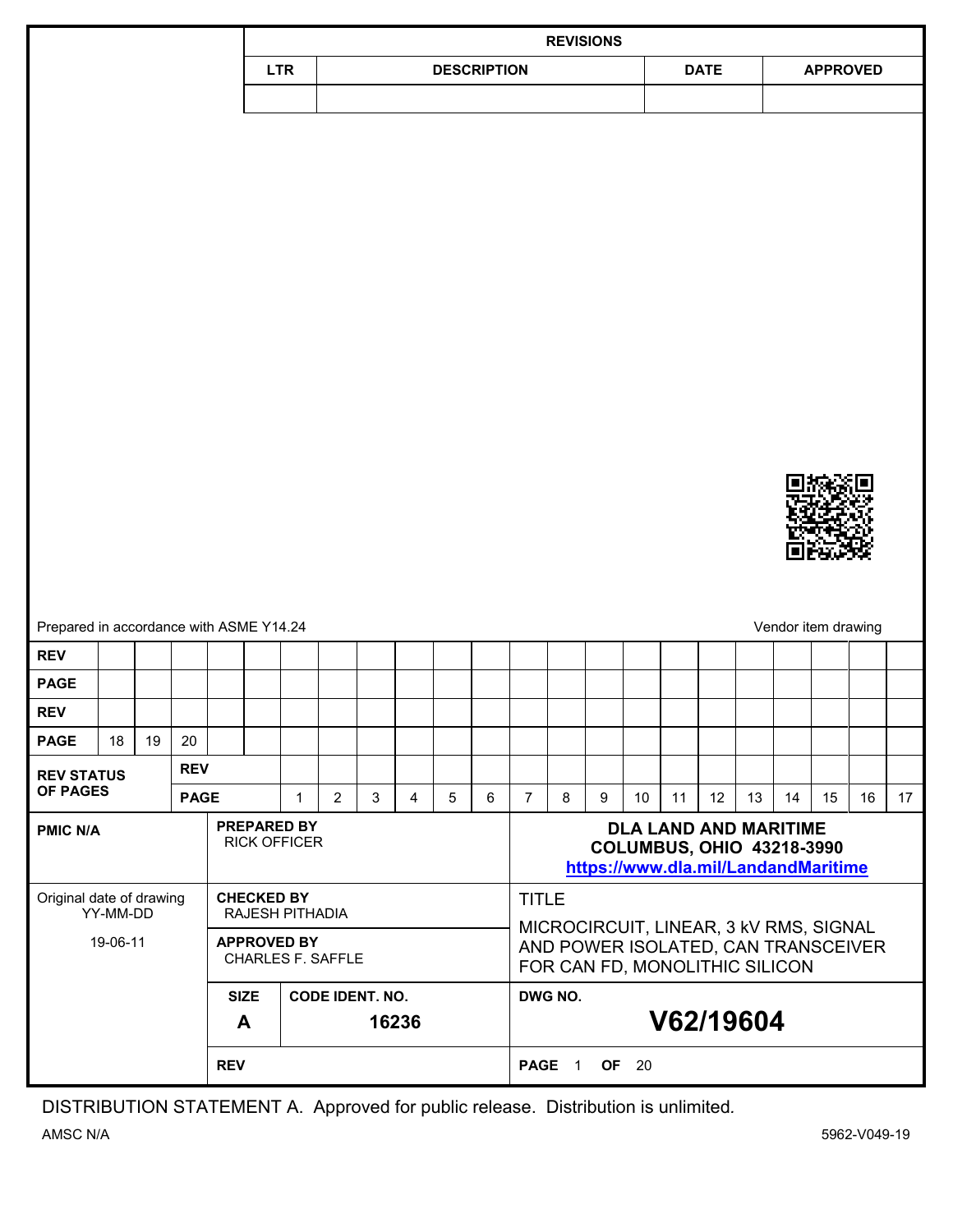#### 1. SCOPE

 $1.2.1$ 

1.1 Scope. This drawing documents the general requirements of a high performance 3 kV RMS, signal and power isolated, controller area network (CAN) transceiver for CAN flexible data rate (FD) microcircuit, with an operating temperature range of -55°C to +105°C.

1.2 Vendor Item Drawing Administrative Control Number. The manufacturer's PIN is the item of identification. The vendor item drawing establishes an administrative control number for identifying the item on the engineering documentation:

|       | V62/19604       |                                                                     |              |                                                                    |
|-------|-----------------|---------------------------------------------------------------------|--------------|--------------------------------------------------------------------|
|       | Drawing         | Device type                                                         | Case outline | Lead finish                                                        |
|       | number          | (See 1.2.1)                                                         | (See 1.2.2)  | (See 1.2.3)                                                        |
| 1.2.1 | Device type(s). |                                                                     |              |                                                                    |
|       | Device type     | Generic                                                             |              | <b>Circuit function</b>                                            |
|       | 01              | ADM3057E-EP                                                         |              | 3 kV RMS, signal and power isolated,<br>CAN transceiver for CAN FD |
|       |                 | 1.2.2 Case outline(s). The case outline(s) are as specified herein. |              |                                                                    |
|       | Outline letter  | Number of pins                                                      | JEDEC PUB 95 | Package style                                                      |

1.2.3 Lead finishes. The lead finishes are as specified below or other lead finishes as provided by the device manufacturer:

X 20 20 MS-013-AC Small outline package

| Finish designator | Material                                                                                                                 |
|-------------------|--------------------------------------------------------------------------------------------------------------------------|
| А<br>в<br>F<br>F  | Hot solder dip<br>Tin-lead plate<br>Gold plate<br>Palladium<br>Gold flash palladium<br>Tin-lead alloy (BGA/CGA)<br>Other |
|                   |                                                                                                                          |

| <b>DLA LAND AND MARITIME</b> | <b>SIZE</b> | CODE IDENT NO. | DWG NO.     |  |  |
|------------------------------|-------------|----------------|-------------|--|--|
| <b>COLUMBUS, OHIO</b>        | Α           | 16236          | V62/19604   |  |  |
|                              |             | <b>REV</b>     | <b>PAGE</b> |  |  |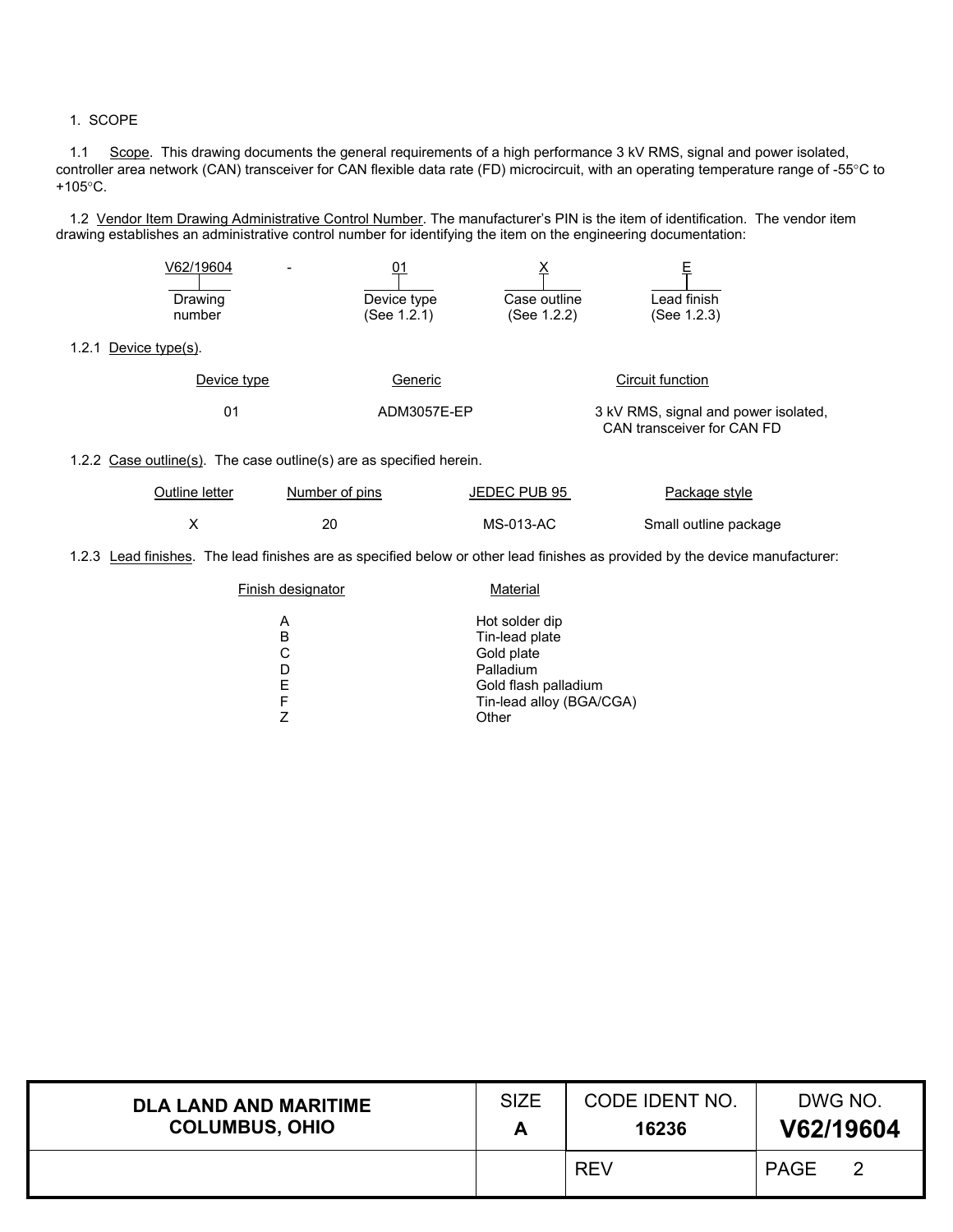## 1.3 Absolute maximum ratings. 1/2/

| Electrostatic discharge (ESD) rating:<br>IEC 61000-4-2. CANH/CANL |  |
|-------------------------------------------------------------------|--|
|                                                                   |  |
|                                                                   |  |
|                                                                   |  |
|                                                                   |  |
|                                                                   |  |
|                                                                   |  |

#### 1.4 Recommended operating conditions. 3/

### 1.5 Package characteristics.

 $\overline{a}$ 

 $2/$  Unless otherwise specified, pin voltage with respect to GND, are on the same side.

 $5/$  Input capacitance is from any input data pin to ground.

| <b>DLA LAND AND MARITIME</b> | <b>SIZE</b> | CODE IDENT NO. | DWG NO.     |  |  |
|------------------------------|-------------|----------------|-------------|--|--|
| <b>COLUMBUS, OHIO</b>        |             | 16236          | V62/19604   |  |  |
|                              |             | <b>REV</b>     | <b>PAGE</b> |  |  |

 $1/$  Stresses beyond those listed under "absolute maximum rating" may cause permanent damage to the device. These are stress ratings only, and functional operation of the device at these or any other conditions beyond those indicated under "recommended operating conditions" is not implied. Exposure to absolute-maximum-rated conditions for extended periods may affect device reliability.

<sup>3/</sup> Use of this product beyond the manufacturers design rules or stated parameters is done at the user's risk. The manufacturer and/or distributor maintain no responsibility or liability for product used beyond the stated limits.

<sup>4/</sup> The device is considered a 2-terminal device: pin 1 through pin 10 are shorted together, and pin 11 through pin 20 are shorted together.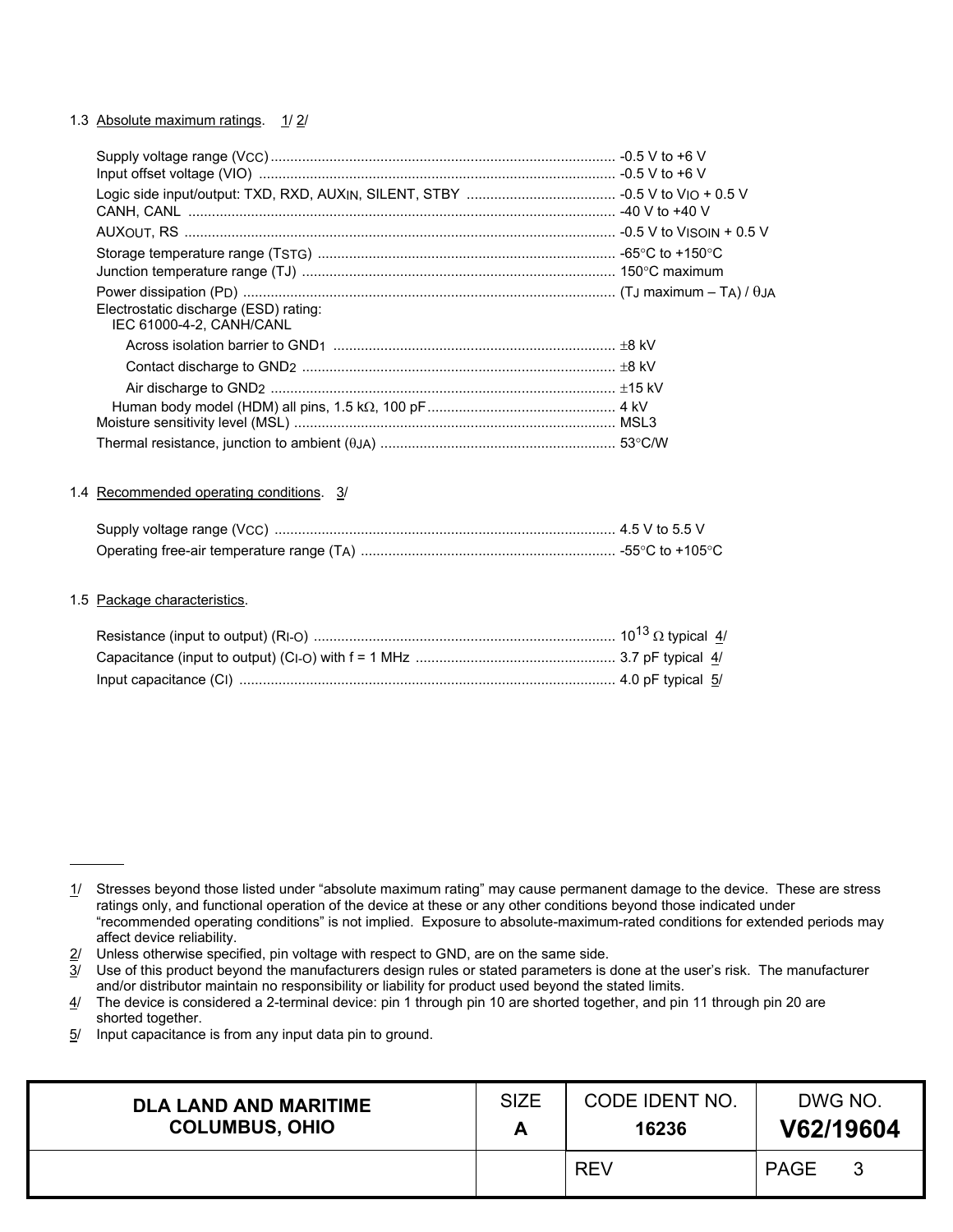## 2. APPLICABLE DOCUMENTS

International Electrotechnical Commission

IEC 61000-4-2 – Electromagnetic Compatibility (EMC) - Part 4-2: Testing and measurement techniques - Electrostatic discharge immunity test

(Copies of these documents are available online at [https://www.iec.ch.\)](https://www.iec.ch/)

JEDEC Solid State Technology Association

JEDEC PUB 95 – Registered and Standard Outlines for Semiconductor Devices

(Copies of these documents are available online at [https://www.jedec.org.](https://www.jedec.org/))

#### 3. REQUIREMENTS

3.1 Marking. Parts shall be permanently and legibly marked with the manufacturer's part number as shown in 6.3 herein and as follows:

- A. Manufacturer's name, CAGE code, or logo
- B. Pin 1 identifier
- C. ESDS identification (optional)

3.2 Unit container. The unit container shall be marked with the manufacturer's part number and with items A and C (if applicable) above.

3.3 Electrical characteristics. The maximum and recommended operating conditions and electrical performance characteristics are as specified in 1.3, 1.4, and table I herein.

3.4 Design, construction, and physical dimension. The design, construction, and physical dimensions are as specified herein.

3.5 Diagrams.

3.5.1 Case outline. The case outline shall be as shown in 1.2.2 and figure 1.

3.5.2 Terminal connections. The terminal connections shall be as shown in figure 2.

3.5.3 Truth table. The truth table shall be as shown in figure 3.

3.5.4 Timing waveforms and test circuit. The timing waveforms and test circuit shall be as shown in figures 4 through 10.

| <b>DLA LAND AND MARITIME</b> | <b>SIZE</b> | CODE IDENT NO. | DWG NO.     |
|------------------------------|-------------|----------------|-------------|
| <b>COLUMBUS, OHIO</b>        |             | 16236          | V62/19604   |
|                              |             | <b>REV</b>     | <b>PAGE</b> |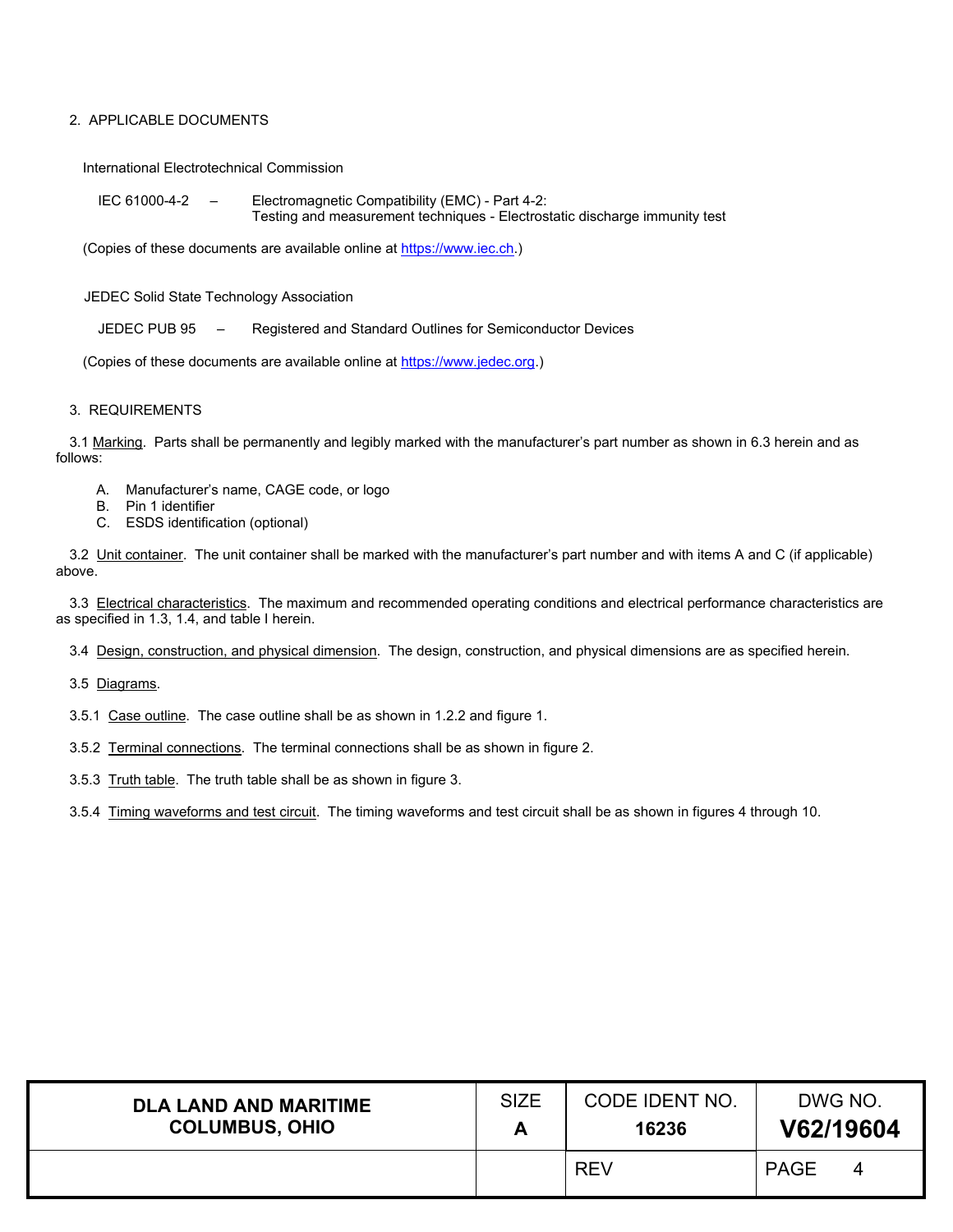| Test                         | Symbol | Conditions 2/                      | Temperature,<br><b>TA</b>                             | Device<br>type | Limits       |                | Unit           |
|------------------------------|--------|------------------------------------|-------------------------------------------------------|----------------|--------------|----------------|----------------|
|                              |        |                                    |                                                       |                | Min          | Max            |                |
| Supply current               |        |                                    |                                                       |                |              |                |                |
| Logic side power current ICC |        |                                    |                                                       |                |              |                |                |
| Standby                      |        | STBY high, AUXIN low,              | $+25^{\circ}$ C                                       | 01             | 13.5 typical |                | m <sub>A</sub> |
|                              |        | load resistance (RL) = 60 $\Omega$ | -55 $\degree$ C to +105 $\degree$ C                   |                |              | 30             |                |
| Recessive state (or)         |        | TXD and/or SILENT high,            | $+25^{\circ}$ C                                       | 01             | 27 typical   |                | mA             |
| silent                       |        | $RL = 60 \Omega$                   | -55 $\mathrm{^{\circ}C}$ to +105 $\mathrm{^{\circ}C}$ |                |              | 40             |                |
| Dominant state               |        | Fault condition, RL = 60 $\Omega$  | $+25^{\circ}$ C                                       | 01             | 180 typical  |                | m <sub>A</sub> |
|                              |        |                                    | -55°C to +105°C                                       |                |              | 260            |                |
| 70% dominant /               |        | 1 Mbps                             | $+25^{\circ}$ C                                       | 01             | 138 typical  |                | mA             |
| 30% recessive                |        | 5 Mbps                             | $+25^{\circ}$ C                                       |                | 151 typical  |                |                |
|                              |        |                                    | -55°C to +105°C                                       |                |              | 200            |                |
|                              |        | 12 Mbps                            | $+25^{\circ}$ C                                       |                |              | 177 typical    |                |
|                              |        |                                    | -55°C to +105°C                                       |                |              | 220            |                |
| Switching frequency          | fosc   | Frequency hopping center           | $+25^{\circ}$ C                                       | 01             |              | 180 typical    | <b>MHz</b>     |
| Logic side coupler current   |        |                                    |                                                       |                |              |                |                |
| Normal mode                  |        | TXD high, low or switching,        | $+25^{\circ}$ C                                       | 01             |              | 3.6 typical    | mA             |
|                              |        | <b>AUXIN low</b>                   | -55°C to +105°C                                       |                |              | 5              |                |
| Standby mode                 |        | STBY mode                          | $+25^{\circ}$ C                                       | 01             |              | 1.2 typical    | mA             |
|                              |        |                                    | -55°C to +105°C                                       |                |              | $\overline{2}$ |                |

## TABLE I. Electrical performance characteristics. 1/

| <b>DLA LAND AND MARITIME</b> | <b>SIZE</b> | CODE IDENT NO. | DWG NO.     |  |  |
|------------------------------|-------------|----------------|-------------|--|--|
| <b>COLUMBUS, OHIO</b>        |             | 16236          | V62/19604   |  |  |
|                              |             | <b>REV</b>     | <b>PAGE</b> |  |  |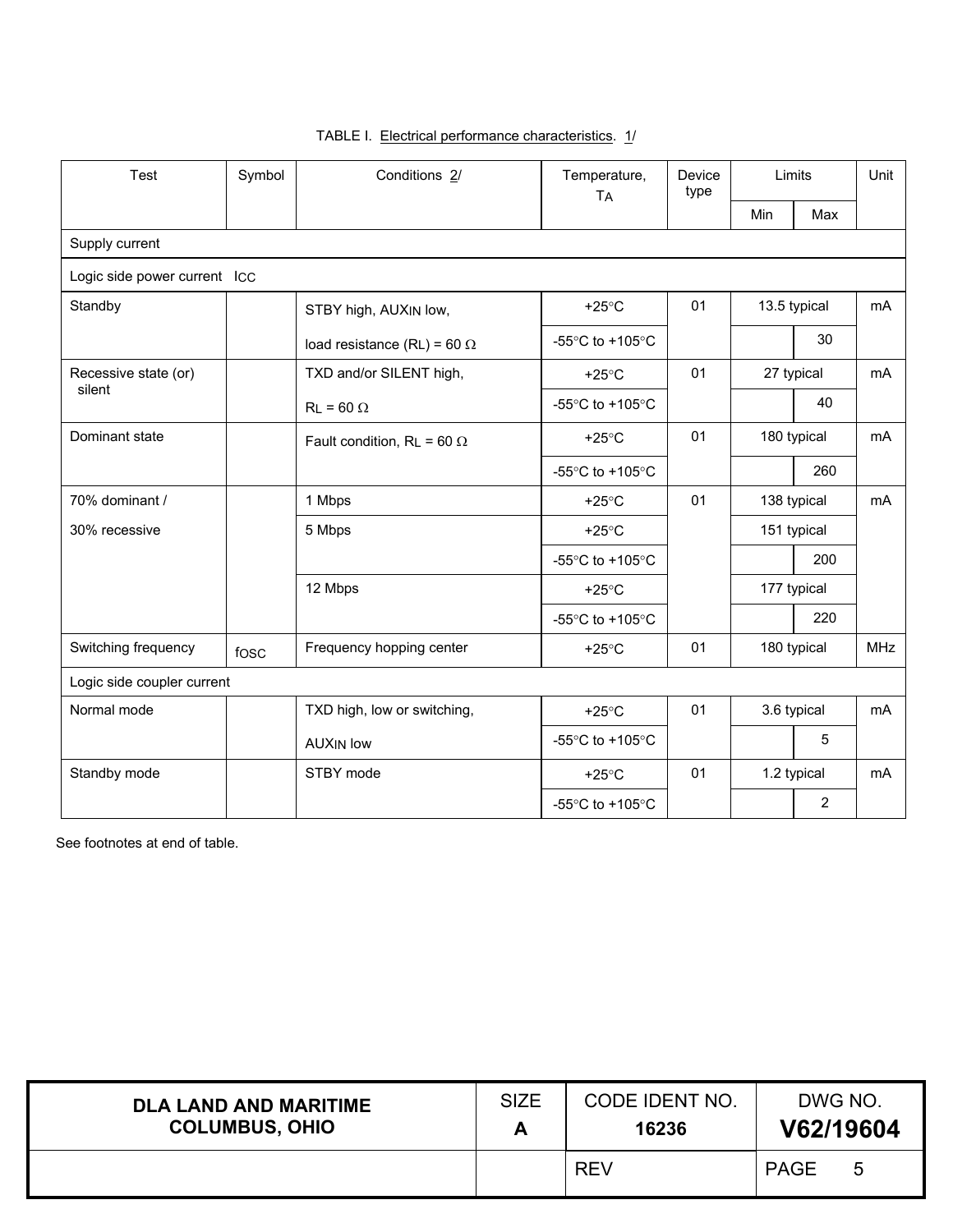| Test<br>Symbol                                 |                        | Conditions 2/                                           | Temperature,<br><b>TA</b>                             | Device<br>type | Limits  |         | Unit   |  |  |  |
|------------------------------------------------|------------------------|---------------------------------------------------------|-------------------------------------------------------|----------------|---------|---------|--------|--|--|--|
|                                                |                        |                                                         |                                                       |                | Min     | Max     |        |  |  |  |
| <b>Driver</b>                                  |                        |                                                         |                                                       |                |         |         |        |  |  |  |
| Differential outputs                           |                        | See figure 4                                            |                                                       |                |         |         |        |  |  |  |
| Recessive state, normal mode.                  |                        | TXD high, RL and common mode filter capacitor (CF) open |                                                       |                |         |         |        |  |  |  |
| CANH, CANL voltage                             | VCANL,<br><b>VCANH</b> |                                                         | -55°C to +105°C                                       | 01             | 2.0     | 3.0     | $\vee$ |  |  |  |
| Differential output<br>voltage                 | <b>VOD</b>             |                                                         | -55 $\mathrm{^{\circ}C}$ to +105 $\mathrm{^{\circ}C}$ | 01             | $-500$  | $+50$   | mV     |  |  |  |
| Dominant state, normal mode.                   |                        | TXD and silent low, CF open                             |                                                       |                |         |         |        |  |  |  |
| CANH voltage                                   | <b>VCANH</b>           | $50 \Omega \le R_L \le 65 \Omega$                       | -55 $\degree$ C to +105 $\degree$ C                   | 01             | 2.75    | 4.5     | $\vee$ |  |  |  |
| CANL voltage                                   | <b>VCANL</b>           | $50 \Omega \le R_L \le 65 \Omega$                       | -55 $\degree$ C to +105 $\degree$ C                   | 01             | 0.5     | 2.0     | $\vee$ |  |  |  |
| Differential output<br>voltage                 | <b>VOD</b>             | $50 \Omega \le R_L \le 65 \Omega$                       | -55 $\degree$ C to +105 $\degree$ C                   | 01             | 1.5     | 3.0     | $\vee$ |  |  |  |
|                                                |                        | $45 \Omega \leq R_L \leq 70 \Omega$                     |                                                       |                | 1.4     | 3.3     |        |  |  |  |
|                                                |                        | $\text{R}_{\text{I}}$ = 2240 $\Omega$                   |                                                       |                | 1.5     | 5.0     |        |  |  |  |
| Standby mode.                                  |                        | STBY high, RL and CF open                               |                                                       |                |         |         |        |  |  |  |
| CANH, CANL voltage                             | VCANL,<br><b>VCANH</b> |                                                         | -55°C to +105°C                                       | 01             | $-0.1$  | $+0.1$  | $\vee$ |  |  |  |
| Differential output<br>voltage                 | <b>VOD</b>             |                                                         | -55 $\mathrm{^{\circ}C}$ to +105 $\mathrm{^{\circ}C}$ | 01             | $-200$  | $+200$  | mV     |  |  |  |
| Output symmetry<br>(VISOIN - VCANH -<br>VCANL) | <b>VSYM</b>            | $RL = 60 \Omega$ , $CF = 4.7$ nF, RS low                | -55 $\degree$ C to +105 $\degree$ C                   | 01             | $-0.55$ | $+0.55$ | $\vee$ |  |  |  |

| <b>DLA LAND AND MARITIME</b> | <b>SIZE</b> | CODE IDENT NO. | DWG NO.     |
|------------------------------|-------------|----------------|-------------|
| <b>COLUMBUS, OHIO</b>        | Δ           | 16236          | V62/19604   |
|                              |             | <b>REV</b>     | <b>PAGE</b> |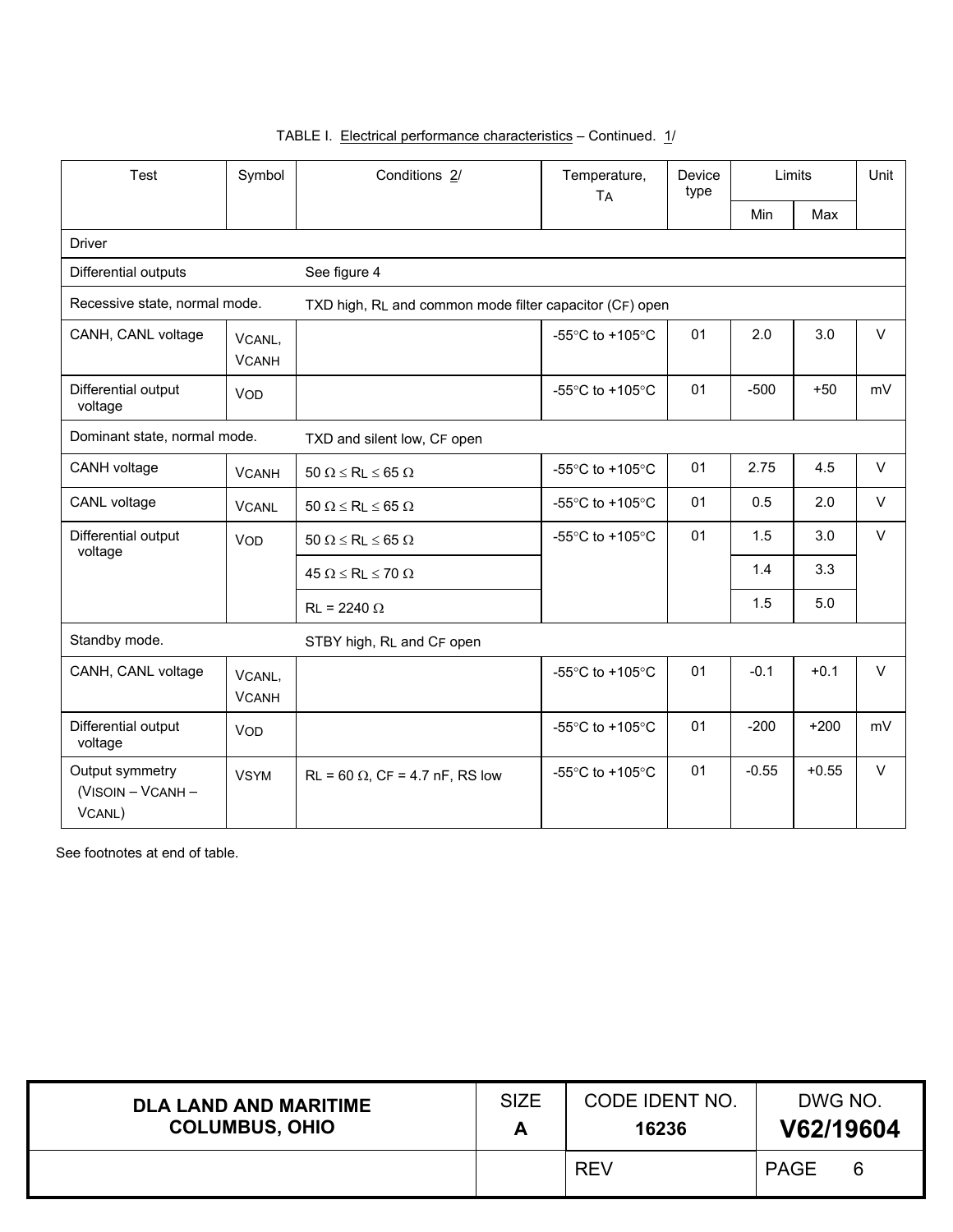| <b>Test</b>                                                                  | Symbol          | Conditions 2/                                         | Temperature,<br><b>TA</b>                             | Device<br>type |                     | Limits              | Unit           |
|------------------------------------------------------------------------------|-----------------|-------------------------------------------------------|-------------------------------------------------------|----------------|---------------------|---------------------|----------------|
|                                                                              |                 |                                                       |                                                       |                | Min                 | Max                 |                |
| Driver - continued                                                           |                 |                                                       |                                                       |                |                     |                     |                |
| Short circuit current                                                        | ISC             | RL open                                               |                                                       |                |                     |                     |                |
| Absolute CANH                                                                |                 | $VCANH = -3 V$                                        | -55°C to +105°C                                       | 01             |                     | 115                 | mA             |
| <b>Absolute CANL</b>                                                         |                 | $VCANL = 18 V$                                        | -55 $\degree$ C to +105 $\degree$ C                   | 01             |                     | 115                 | mA             |
| Steady state CANH                                                            |                 | $VCANH = -24 V$                                       | -55 $\degree$ C to +105 $\degree$ C                   | 01             |                     | 115                 | mA             |
| Steady state CANL                                                            |                 | $VCANL = 24 V$                                        | -55 $\mathrm{^{\circ}C}$ to +105 $\mathrm{^{\circ}C}$ | 01             |                     | 115                 | m <sub>A</sub> |
| Logic inputs (TXD, SILENT, STBY, AUXIN)                                      |                 |                                                       |                                                       |                |                     |                     |                |
| Input voltage, high                                                          | VIH             |                                                       | -55 $\mathrm{^{\circ}C}$ to +105 $\mathrm{^{\circ}C}$ | 01             | 0.65x<br><b>VIO</b> |                     | $\vee$         |
| Input voltage, low                                                           | <b>VIL</b>      |                                                       | -55 $\degree$ C to +105 $\degree$ C                   | 01             |                     | 0.35x<br><b>VIO</b> | $\vee$         |
| Complementary metal<br>oxide semiconductor<br>(CMOS) logic input<br>currents | [IIIH],<br> IIL | Input high or low                                     | -55°C to +105°C                                       | 01             |                     | 10                  | $\mu$ A        |
| Receiver                                                                     |                 |                                                       |                                                       |                |                     |                     |                |
| Differential inputs                                                          |                 |                                                       |                                                       |                |                     |                     |                |
| Differential input voltage<br>range                                          | <b>VID</b>      | CRXD open, see figure 5, -25 V < VCANL, VCANH < +25 V |                                                       |                |                     |                     |                |
| Recessive                                                                    |                 |                                                       | -55°C to +105°C                                       | 01             | $-1.0$              | $+0.5$              | $\vee$         |
|                                                                              |                 | STBY high                                             |                                                       |                | $-1.0$              | $+0.4$              |                |
| Dominant                                                                     |                 |                                                       | -55°C to +105°C                                       | 01             | 0.9                 | 5.0                 | $\vee$         |
|                                                                              |                 | STBY high                                             |                                                       |                | 1.15                | 5.0                 |                |
| Input voltage hysteresis                                                     | <b>VHYS</b>     |                                                       | $+25^{\circ}$ C                                       | 01             |                     | 150 typical         | mV             |

| <b>DLA LAND AND MARITIME</b> | <b>SIZE</b> | CODE IDENT NO. | DWG NO.     |
|------------------------------|-------------|----------------|-------------|
| <b>COLUMBUS, OHIO</b>        |             | 16236          | V62/19604   |
|                              |             | <b>REV</b>     | <b>PAGE</b> |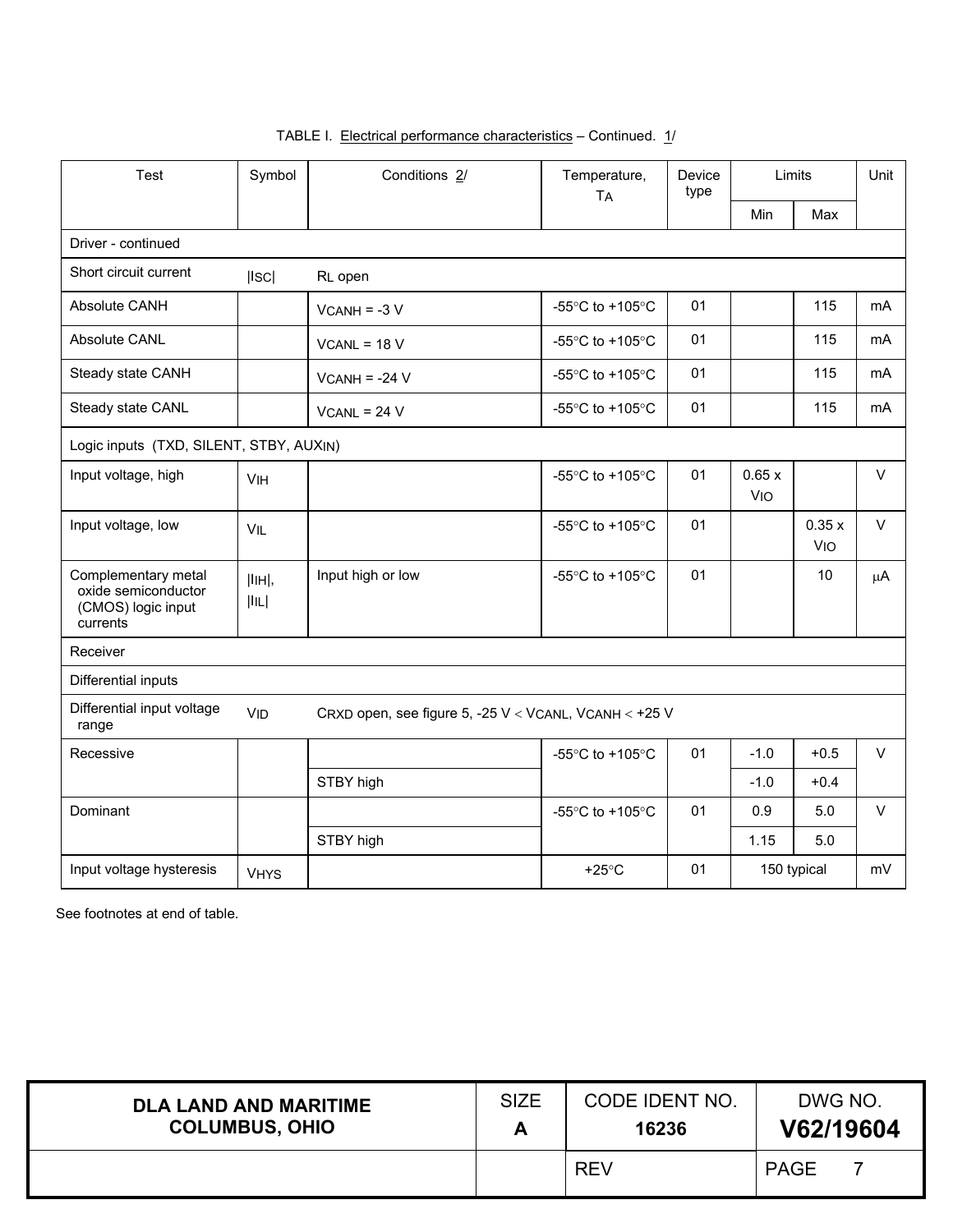| <b>Test</b>                           | Symbol                | Conditions 2/                                      | Temperature,<br><b>TA</b>                             | Device<br>type |                | Limits      |                 |
|---------------------------------------|-----------------------|----------------------------------------------------|-------------------------------------------------------|----------------|----------------|-------------|-----------------|
|                                       |                       |                                                    |                                                       |                | Min            | Max         |                 |
| Receiver - continued.                 |                       |                                                    |                                                       |                |                |             |                 |
| Differential inputs - continued.      |                       |                                                    |                                                       |                |                |             |                 |
| Unpowered input<br>leakage current    | IIN(OFF)              | VCANH, VCANL = $5$ V, VCC = $0$ V                  | -55 $\mathrm{^{\circ}C}$ to +105 $\mathrm{^{\circ}C}$ | 01             |                | 10          | $\mu$ A         |
| Input resistance,<br>CANH, CANL       | RINH.<br><b>RINL</b>  |                                                    | -55 $\degree$ C to +105 $\degree$ C                   | 01             | 6              | 25          | $k\Omega$       |
| Input resistance,<br>differential     | <b>RDIFF</b>          |                                                    | -55 $\degree$ C to +105 $\degree$ C                   | 01             | 20             | 100         | $k\Omega$       |
| Input resistance,<br>matching         | m <sub>R</sub>        | $MR = 2 \times (RINH - RINL)$<br>$(RINH + RINL)$   | -55 $\degree$ C to +105 $\degree$ C                   | 01             | $-0.03$        | $+0.03$     | $\Omega/\Omega$ |
| Input capacitance,<br>CANH, CANL      | CINH,<br><b>CRINL</b> |                                                    | $+25^{\circ}$ C                                       | 01             | 35 typical     |             | pF              |
| Input capacitance,<br>differential    | <b>CDIFF</b>          |                                                    | $+25^{\circ}$ C                                       | 01             |                | 12 typical  | pF              |
| Logic outputs (RXD, AUXOUT)           |                       |                                                    |                                                       |                |                |             |                 |
| Output voltage, low                   | VOL                   | Output current (IOUT) = 2 mA                       | $+25^{\circ}$ C                                       | 01             |                | 0.2 typical | $\vee$          |
|                                       |                       |                                                    | -55 $\mathrm{^{\circ}C}$ to +105 $\mathrm{^{\circ}}$  |                |                | 0.4         |                 |
| Output voltage, high<br><b>RXD</b>    | <b>VOH</b>            | $IOUT = -2 mA$                                     | -55 $\mathrm{^{\circ}C}$ to +105 $\mathrm{^{\circ}C}$ | 01             | $VIO -$<br>0.2 |             | $\vee$          |
| Output voltage, high<br><b>AUXOUT</b> | VOH                   | $I$ OUT = -2 mA                                    | -55 $\mathrm{^{\circ}C}$ to +105 $\mathrm{^{\circ}C}$ | 01             | $+2.4$         |             | $\vee$          |
| Short circuit current<br><b>RXD</b>   | los                   | Output voltage (VOUT) =<br>GND <sub>1</sub> or VIO | -55 $\degree$ C to +105 $\degree$ C                   | 01             | $\overline{7}$ | 85          | mA              |

| <b>DLA LAND AND MARITIME</b><br><b>COLUMBUS, OHIO</b> | <b>SIZE</b><br>Δ<br>Ē | CODE IDENT NO.<br>16236 | DWG NO.<br>V62/19604 |
|-------------------------------------------------------|-----------------------|-------------------------|----------------------|
|                                                       |                       | <b>REV</b>              | <b>PAGE</b>          |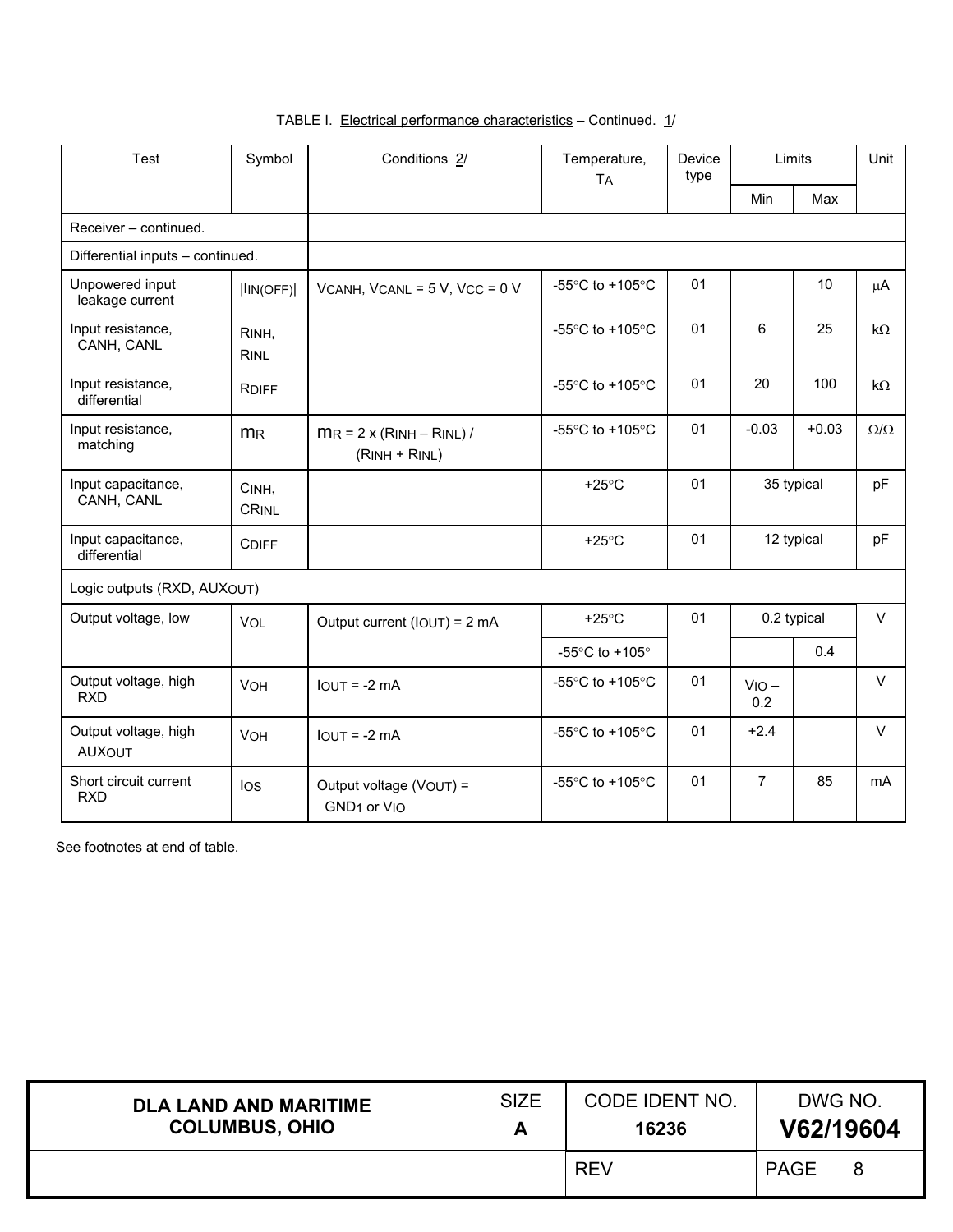| Test                                                                                                         | Symbol        | Conditions 2/                   | Temperature,<br>TA                | Device<br>type | Limits      |             | Unit       |  |
|--------------------------------------------------------------------------------------------------------------|---------------|---------------------------------|-----------------------------------|----------------|-------------|-------------|------------|--|
|                                                                                                              |               |                                 |                                   |                | Min         | Max         |            |  |
| Common mode transient immunity. $3/$ Common mode voltage (VCM) $\geq 1$ kV, transient magnitude $\geq 800$ V |               |                                 |                                   |                |             |             |            |  |
| Input high, recessive                                                                                        | CMH           | $V$ IN = $V$ IO (AUXIN, TXD) or | $+25^{\circ}$ C                   | 0 <sub>1</sub> |             | 100 typical |            |  |
|                                                                                                              |               | <b>CANH/CANL</b> recessive      | -55 $\degree$ C to +105 $\degree$ |                | 75          |             |            |  |
| Input high, dominant                                                                                         | <b>CMLI</b>   | $V$ IN = 0 V (AUXIN, TXD) or    | $+25^{\circ}$ C                   | 01             | 100 typical |             | $kV/\mu s$ |  |
|                                                                                                              |               | CANH/CANL dominant              | -55 $\degree$ C to +105 $\degree$ |                | 75          |             |            |  |
| Slope control                                                                                                |               |                                 |                                   |                |             |             |            |  |
| Input voltage for<br>standby mode                                                                            | <b>VSTB</b>   |                                 | -55 $\degree$ C to +105 $\degree$ | 01             | 4.0         |             | $\vee$     |  |
| Current for slope<br>control mode                                                                            | <b>ISLOPE</b> | RS voltage $(VRS) = 0 V$        | -55 $\degree$ C to +105 $\degree$ | 01             |             | $-240$      | μA         |  |
| Slope control mode<br>voltage                                                                                | <b>VSLOPE</b> | RS current (IRS) = $10 \mu A$   | -55 $\degree$ C to +105 $\degree$ | 01             | 2.1         |             | $\vee$     |  |
| Input voltage for high<br>speed mode                                                                         | <b>VHS</b>    |                                 | -55 $\degree$ C to +105 $\degree$ | 01             |             | 1           | V          |  |

| <b>DLA LAND AND MARITIME</b> | <b>SIZE</b> | <b>CODE IDENT NO.</b> | DWG NO.   |
|------------------------------|-------------|-----------------------|-----------|
| <b>COLUMBUS, OHIO</b>        |             | 16236                 | V62/19604 |
|                              |             | <b>REV</b>            | PAGE      |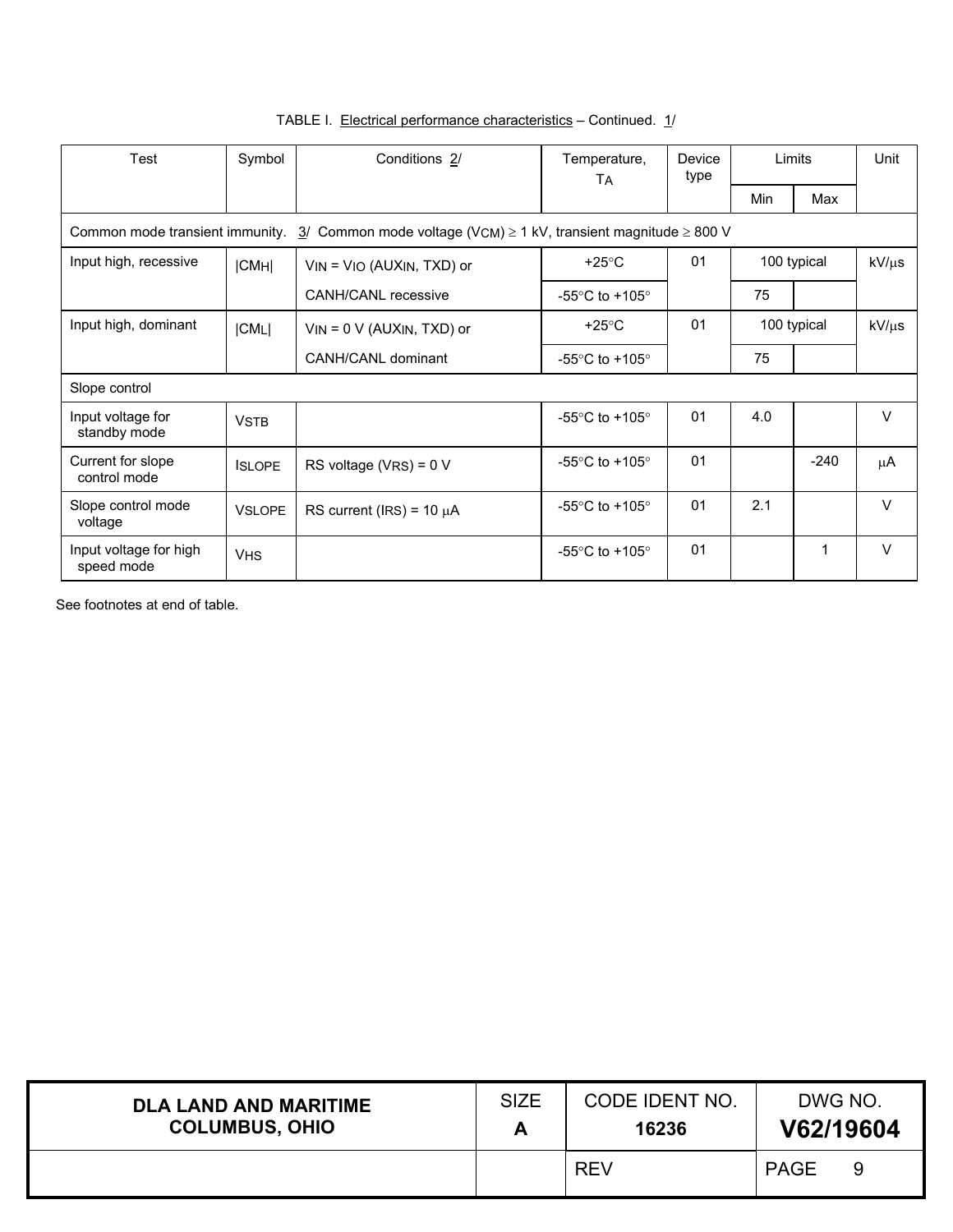| Test                                                                          | Symbol                                                                                                                                                                                                                 | Conditions 2/                                                                                         | Temperature,                                         | Device<br>type<br><b>TA</b> |      | Limits     | Unit        |  |  |  |
|-------------------------------------------------------------------------------|------------------------------------------------------------------------------------------------------------------------------------------------------------------------------------------------------------------------|-------------------------------------------------------------------------------------------------------|------------------------------------------------------|-----------------------------|------|------------|-------------|--|--|--|
|                                                                               |                                                                                                                                                                                                                        |                                                                                                       |                                                      |                             | Min  | Max        |             |  |  |  |
| Timing specifications                                                         |                                                                                                                                                                                                                        |                                                                                                       |                                                      |                             |      |            |             |  |  |  |
| <b>Driver</b>                                                                 | SILENT low, bit time on the TXD pin as transmitted by the CAN controller (tBIT TXD) = 200 ns, see figure 6<br>and figure 7, slope resistance (RSLOPE) = $0 \Omega$ , RL = 60 $\Omega$ , load capacitance (CL) = 100 pF |                                                                                                       |                                                      |                             |      |            |             |  |  |  |
| Maximum data rate                                                             |                                                                                                                                                                                                                        |                                                                                                       | -55 $\degree$ C to +105 $\degree$                    | 01                          | 12   |            | <b>Mbps</b> |  |  |  |
| Propagation delay from<br>TXD to bus (Recessive                               | <b>tTXD DOM</b>                                                                                                                                                                                                        |                                                                                                       | $+25^{\circ}$ C                                      | 01                          |      | 35 typical | ns          |  |  |  |
| to Dominant)                                                                  |                                                                                                                                                                                                                        |                                                                                                       | -55 $\degree$ C to +105 $\degree$                    |                             |      | 60         |             |  |  |  |
| Propagation delay from<br>TXD to bus (Dominant                                | <b>tTXD REC</b>                                                                                                                                                                                                        |                                                                                                       | $+25^{\circ}$ C                                      | 01                          |      | 46 typical | ns          |  |  |  |
| to Recessive)                                                                 |                                                                                                                                                                                                                        |                                                                                                       | -55 $\mathrm{^{\circ}C}$ to +105 $\mathrm{^{\circ}}$ |                             |      | 70         |             |  |  |  |
| Transmit dominant<br>timeout                                                  | tnt                                                                                                                                                                                                                    | TXD low, see figure 8                                                                                 | -55 $\degree$ C to +105 $\degree$                    | 01                          | 1175 | 4000       | $\mu$ s     |  |  |  |
| Receiver                                                                      |                                                                                                                                                                                                                        | SILENT low, see figure 6 and figure 7, RL = 60 $\Omega$ , CL = 100 pF, RXD capacitance (CRXD) = 15 pF |                                                      |                             |      |            |             |  |  |  |
| Falling edge loop<br>propagation delay<br>(TXD to RXD),<br>full speed mode    | tLOOP FALL                                                                                                                                                                                                             | RSLOPE = $0 \Omega$ .<br>$t$ BIT TXD = 200 ns                                                         | -55 $\mathrm{^{\circ}C}$ to +105 $\mathrm{^{\circ}}$ | 01                          |      | 150        | ns          |  |  |  |
| Falling edge loop<br>propagation delay<br>(TXD to RXD),<br>slope control mode | tLOOP_FALL                                                                                                                                                                                                             | $RSLOPE = 47 k\Omega$<br>tBIT TXD = $1 \mu s$                                                         | -55 $\mathrm{^{\circ}C}$ to +105 $\mathrm{^{\circ}}$ | 01                          |      | 300        | ns          |  |  |  |

| <b>DLA LAND AND MARITIME</b> | <b>SIZE</b> | CODE IDENT NO. | DWG NO.           |
|------------------------------|-------------|----------------|-------------------|
| <b>COLUMBUS, OHIO</b>        | Ē           | 16236          | V62/19604         |
|                              |             | <b>REV</b>     | <b>PAGE</b><br>10 |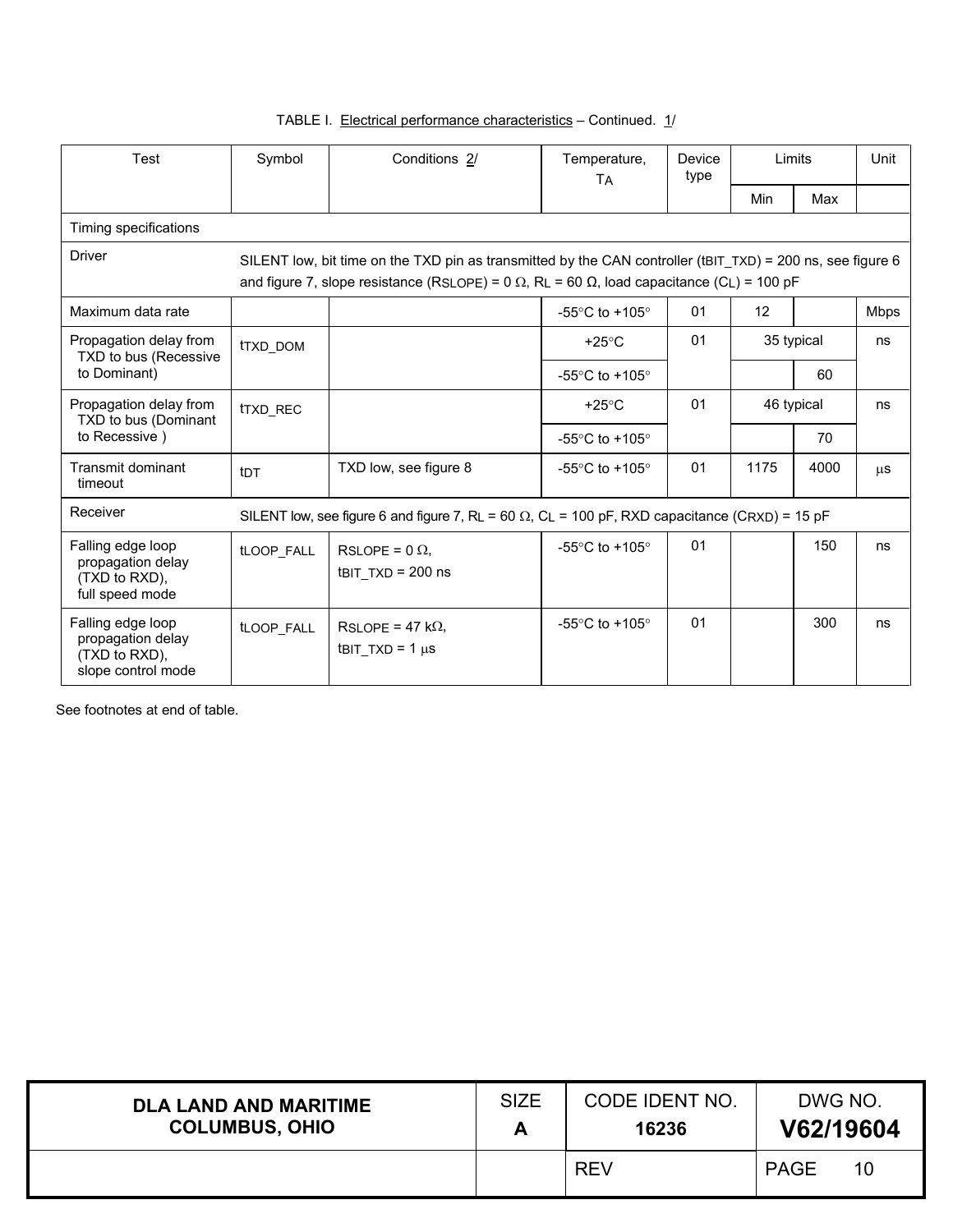| Test                                                                         | Symbol                                                                                                | Conditions 2/                                                                            | Temperature,<br>Device<br>type<br><b>TA</b>          |    |              | Limits    | Unit      |  |  |  |
|------------------------------------------------------------------------------|-------------------------------------------------------------------------------------------------------|------------------------------------------------------------------------------------------|------------------------------------------------------|----|--------------|-----------|-----------|--|--|--|
|                                                                              |                                                                                                       |                                                                                          |                                                      |    | Min          | Max       |           |  |  |  |
| Timing specifications - continued.                                           |                                                                                                       |                                                                                          |                                                      |    |              |           |           |  |  |  |
| Receiver – continued.                                                        | SILENT low, see figure 6 and figure 7, RL = 60 $\Omega$ , CL = 100 pF, RXD capacitance (CRXD) = 15 pF |                                                                                          |                                                      |    |              |           |           |  |  |  |
| Rising edge loop<br>propagation delay<br>(TXD to RXD),<br>full speed mode    | tLOOP FALL                                                                                            | RSLOPE = $0 \Omega$ ,<br>$t$ BIT TXD = 200 ns                                            | -55°C to +105°                                       | 01 |              | 150       | ns        |  |  |  |
| Rising edge loop<br>propagation delay<br>(TXD to RXD),<br>slope control mode | tLOOP RISE                                                                                            | RSLOPE = 47 k $\Omega$ ,<br>tBIT $TXD = 1 \mu s$                                         | -55 $\mathrm{^{\circ}C}$ to +105 $\mathrm{^{\circ}}$ | 01 |              | 300       | ns        |  |  |  |
| Loop delay symmetry<br>(minimum recessive<br>bit width)                      |                                                                                                       | 2 Mbps, tBIT TXD = 500 ns                                                                | -55 $\mathrm{^{\circ}C}$ to +105 $\mathrm{^{\circ}}$ | 01 | 450          | 550       | ns        |  |  |  |
|                                                                              |                                                                                                       | 5 Mbps, tBIT TXD = 200 ns                                                                |                                                      |    | 160          | 220       |           |  |  |  |
|                                                                              |                                                                                                       | 8 Mbps, tBIT TXD = 125 ns                                                                |                                                      |    | 85           | 140       |           |  |  |  |
|                                                                              |                                                                                                       | 12 Mbps, tBIT_TXD = 83.3 ns                                                              |                                                      |    | 50           | 91.6      |           |  |  |  |
| CANH, CANL slew<br>rate                                                      | SR                                                                                                    | SILENT low, see figure 7,<br>$RL = 60 \Omega$ , $CL = 100 pF$ ,<br>$RSLOPE = 47 k\Omega$ | $+25^{\circ}$ C                                      | 01 |              | 7 typical | $V/\mu s$ |  |  |  |
| Standby mode                                                                 |                                                                                                       |                                                                                          |                                                      |    |              |           |           |  |  |  |
| Minimum pulse width<br>detected<br>(receiver filter time)                    | <b>tFILTER</b>                                                                                        | STBY high, see figure 9                                                                  | -55°C to +105°                                       | 01 | $\mathbf{1}$ | 5         | μS        |  |  |  |
| Wake up pattern<br>detection reset time                                      | twuPR                                                                                                 | STBY high, see figure 9                                                                  | -55 $\degree$ C to +105 $\degree$                    | 01 | 1175         | 4000      | μS        |  |  |  |
| Normal mode to<br>standby mode time                                          | tSTBY_ON                                                                                              |                                                                                          | -55 $\mathrm{^{\circ}C}$ to +105 $\mathrm{^{\circ}}$ | 01 |              | 25        | μS        |  |  |  |
| Standby mode to<br>normal mode time                                          | tSTBY_OFF                                                                                             | Time until RXD valid                                                                     | -55°C to +105°                                       | 01 |              | 25        | μS        |  |  |  |

| <b>DLA LAND AND MARITIME</b> | <b>SIZE</b> | CODE IDENT NO. | DWG NO.           |
|------------------------------|-------------|----------------|-------------------|
| <b>COLUMBUS, OHIO</b>        |             | 16236          | V62/19604         |
|                              |             | <b>REV</b>     | <b>PAGE</b><br>11 |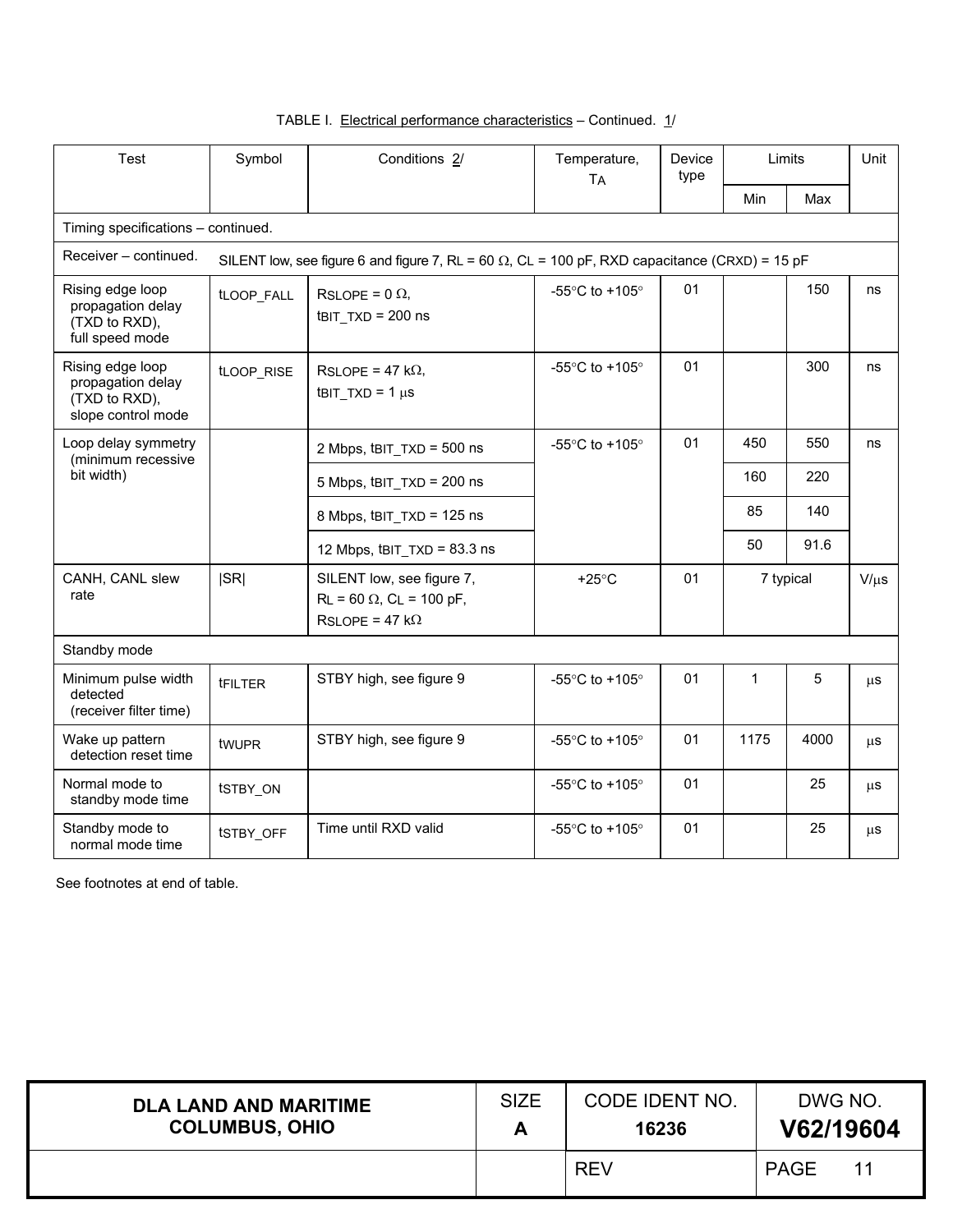| Test                                        | Symbol                    | Conditions 2/                  | Temperature,<br>TА                | Device<br>type |            | Limits     | Unit    |
|---------------------------------------------|---------------------------|--------------------------------|-----------------------------------|----------------|------------|------------|---------|
|                                             |                           |                                |                                   |                | Min        | Max        |         |
| Timing specifications - continued.          |                           |                                |                                   |                |            |            |         |
| Auxiliary signal                            |                           |                                |                                   |                |            |            |         |
| Maximum switching<br>rate                   | fAUX                      |                                | -55 $\degree$ C to +105 $\degree$ | 01             | 20         |            | kHz     |
| <b>AUXIN to AUXOUT</b><br>propagation delay | taux                      |                                | -55 $\degree$ C to +105 $\degree$ | 01             |            | 25         | $\mu$ s |
| Silent mode                                 |                           |                                |                                   |                |            |            |         |
| Normal mode to silent<br>mode time          | <b>ISILENT ON</b>         | TXD low, RSLOPE = $0 \Omega$ , | $+25^{\circ}$ C                   | 01             | 40 typical |            | ns      |
|                                             |                           | see figure 10                  | -55 $\degree$ C to +105 $\degree$ |                |            | 100        |         |
| Silent mode to normal<br>mode time          | <b><i>ISILENT OFF</i></b> | TXD low, RSLOPE = $0 \Omega$ , | $+25^{\circ}$ C                   | 01             |            | 50 typical | ns      |
|                                             |                           | see figure 10                  | -55 $\degree$ C to +105 $\degree$ |                |            | 100        |         |

 $1/$  Testing and other quality control techniques are used to the extent deemed necessary to assure product performance over the specified temperature range. Product may not necessarily be tested across the full temperature range and all parameters may not necessarily be tested. In the absence of specific parametric testing, product performance is assured by characterization and/or design.

- 2/ Unless otherwise specified, all voltages are relative to their respective ground. 4.5 V  $\leq$  V<sub>CC</sub>  $\leq$  5.5 V, 1.7 V  $\leq$  V<sub>IO</sub>  $\leq$  5.5 V, −55°C ≤ TA ≤ +105°C, and STBY low. Unless otherwise specified, typical specifications are at V<sub>CC</sub> = V<sub>IO</sub> = 5 V and T<sub>A</sub> = 25°C.
- $3/$  |CMH| is the maximum common-mode voltage slew rate that can be sustained while maintaining AUXOUT  $\geq$  2.4 V, CANH/CANL recessive, or RXD ≥ VIO − 0.2 V. |CML| is the maximum common-mode voltage slew rate that can be sustained while maintaining AUXOUT ≤ 0.4 V, CANH/CANL dominant, or RXD ≤ 0.4 V. The common-mode voltage slew rates apply to both rising and falling common-mode voltage edges.

| <b>DLA LAND AND MARITIME</b> | <b>SIZE</b> | CODE IDENT NO. | DWG NO.           |  |
|------------------------------|-------------|----------------|-------------------|--|
| <b>COLUMBUS, OHIO</b>        | Ē           | 16236          | V62/19604         |  |
|                              |             | <b>REV</b>     | <b>PAGE</b><br>12 |  |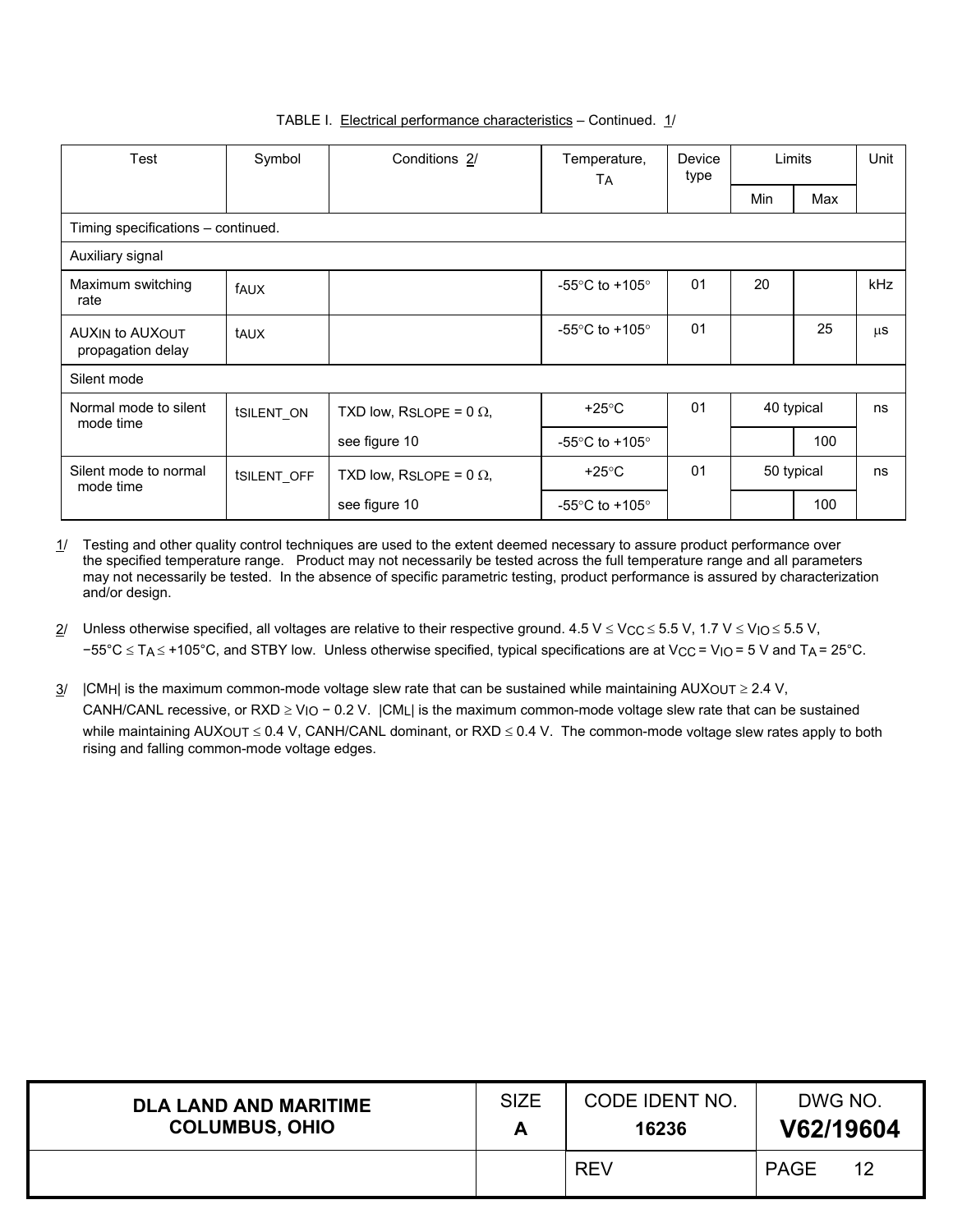



|                | <b>Dimensions</b> |           |                    |         |  |  |  |
|----------------|-------------------|-----------|--------------------|---------|--|--|--|
| Symbol         |                   | Inches    | <b>Millimeters</b> |         |  |  |  |
|                | Minimum           | Maximum   | Minimum            | Maximum |  |  |  |
| A              | .0925             | .1043     | 2.35               | 2.65    |  |  |  |
| A <sub>1</sub> | .0039             | .0118     | 0.10               | 0.30    |  |  |  |
| b              | .0122             | .0201     | 0.31               | 0.51    |  |  |  |
| C              | .0079             | .0301     | 0.20               | 0.33    |  |  |  |
| D              | .4961             | .5118     | 12.60              | 13.00   |  |  |  |
| e              |                   | .0500 BSC | 1.27 BSC           |         |  |  |  |
| E              | .2913             | .2992     | 7.40               | 7.60    |  |  |  |
| E1             | .3937             | .4193     | 10.00              | 10.65   |  |  |  |
|                | .0157             | .0500     | 0.40               | 1.27    |  |  |  |

# NOTES:

1. Controlling dimensions are millimeter, inch dimensions are given for reference only.

2. Falls within reference to JEDEC MS-013-AC.

FIGURE 1. Case outline.

| <b>DLA LAND AND MARITIME</b> | <b>SIZE</b> | CODE IDENT NO. | DWG NO.           |
|------------------------------|-------------|----------------|-------------------|
| <b>COLUMBUS, OHIO</b>        |             | 16236          | V62/19604         |
|                              |             | <b>REV</b>     | <b>PAGE</b><br>13 |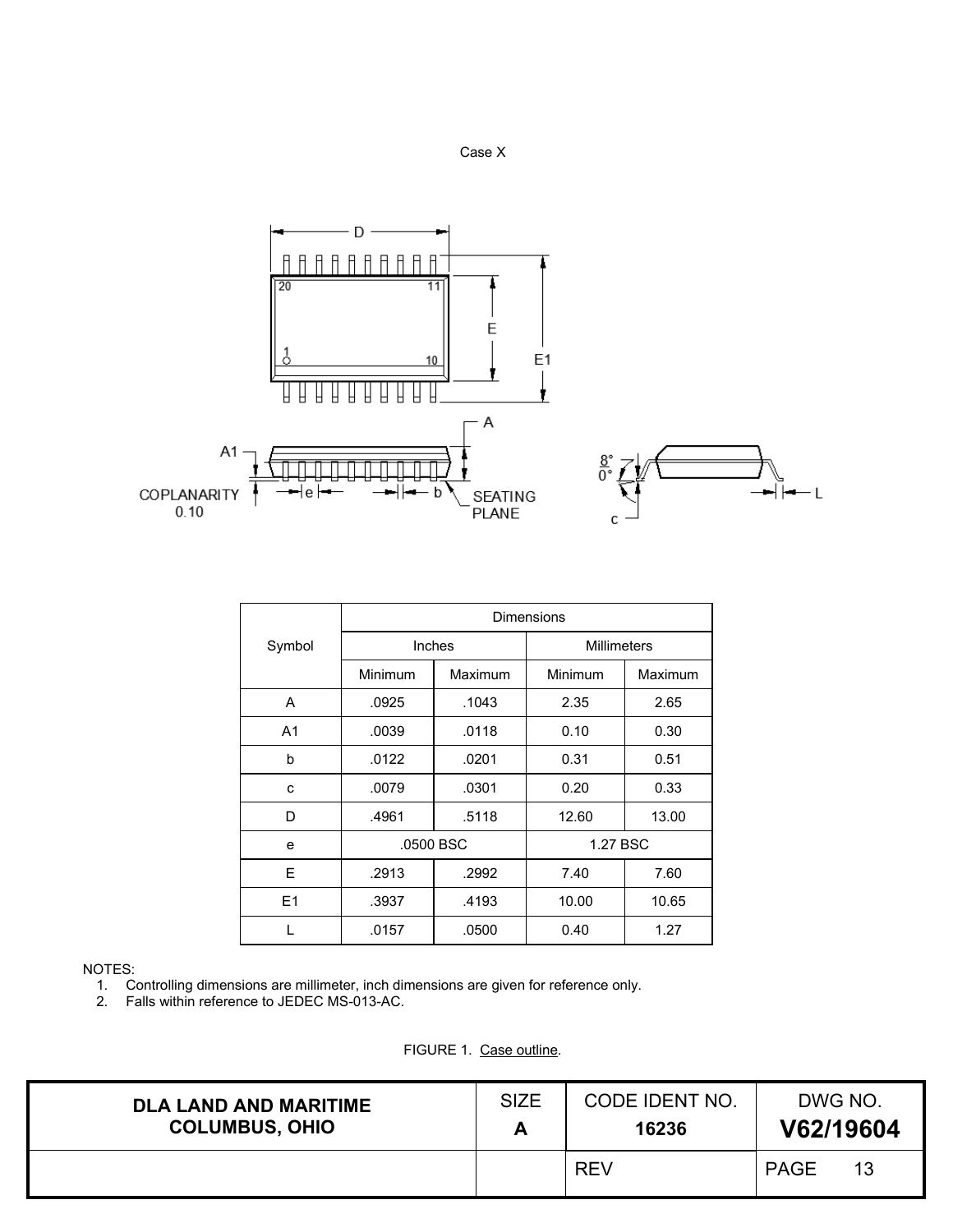| Device type     |                    | 01                                                                                                                                                                                                                                 |
|-----------------|--------------------|------------------------------------------------------------------------------------------------------------------------------------------------------------------------------------------------------------------------------------|
| Case outline    |                    | X                                                                                                                                                                                                                                  |
| Terminal number | Terminal<br>symbol | Description                                                                                                                                                                                                                        |
| 1               | GND <sub>1</sub>   | Ground, logic side.                                                                                                                                                                                                                |
| 2               | GND <sub>1</sub>   | Ground, logic side.                                                                                                                                                                                                                |
| 3               | <b>VCC</b>         | Power supply, 4.5 V to 5.5 V. This pin requires 0.1 $\mu$ F and 10 $\mu$ F decoupling<br>capacitors.                                                                                                                               |
| 4               | <b>VIO</b>         | Coupler power supply, 1.7 V to 5.5 V. This pin requires 0.01 $\mu$ F and 0.1 $\mu$ F decoupling<br>capacitors.                                                                                                                     |
| 5               | <b>RXD</b>         | Receiver output data                                                                                                                                                                                                               |
| 6               | <b>SILENT</b>      | Silent mode select with input high. Bring this input low or leave the pin unconnected<br>(internal pull down) for normal mode.                                                                                                     |
| $\overline{7}$  | <b>TXD</b>         | Driver input data. This pin has a weak internal pull-up resistor to VIO.                                                                                                                                                           |
| 8               | <b>STBY</b>        | Standby mode select with input high. Bring this input low or leave the pin unconnected<br>(internal pull-down) for normal mode.                                                                                                    |
| 9               | <b>AUXIN</b>       | Auxiliary channel input. This pin sets the AUXOUT output.                                                                                                                                                                          |
| 10              | GND <sub>1</sub>   | Ground, logic side.                                                                                                                                                                                                                |
| 11              | GND <sub>2</sub>   | Ground, bus side.                                                                                                                                                                                                                  |
| 12              | <b>RS</b>          | Slope control pin. Short this pin to ground for full speed operation or use a weak pull-<br>down resistor (for example, 47 $k\Omega$ ) for slope control mode. An input high signal places<br>the CAN transceiver in standby mode. |
| 13              | CANL               | CAN low input/output.                                                                                                                                                                                                              |
| 14              | <b>CANH</b>        | CAN high input/output.                                                                                                                                                                                                             |
| 15              | GND <sub>2</sub>   | Ground, bus side.                                                                                                                                                                                                                  |
| 16              | <b>VISOIN</b>      | Isolated power supply input for the CAN transceiver bus side digital isolator.<br>This pin requires 0.01 $\mu$ F and 0.1 $\mu$ F decoupling capacitors.                                                                            |
| 17              | <b>AUXOUT</b>      | Isolated auxiliary channel output. The state of AUXOUT is latched when STBY is high.<br>By default, AUXOUT is low at startup or when VIO is unpowered.                                                                             |
| 18              | <b>GNDISO</b>      | Ground for the isolated DC-to-DC converter. Connect these pins together through one<br>ferrite bead to PCB ground (bus side).                                                                                                      |
| 19              | <b>VISOOUT</b>     | Isolated power supply output. This pin requires 0.22 $\mu$ F and 10 $\mu$ F capacitors to<br>GNDISO. Connect this pin through a ferrite bead and short the PCB trace to VISOIN for<br>operation.                                   |
| 20              | <b>GNDISO</b>      | Ground for the isolated DC-to-DC converter. Connect these pins together through one<br>ferrite bead to PCB ground (bus side).                                                                                                      |

FIGURE 2. Terminal connections.

| <b>DLA LAND AND MARITIME</b> | <b>SIZE</b> | CODE IDENT NO. | DWG NO.           |
|------------------------------|-------------|----------------|-------------------|
| <b>COLUMBUS, OHIO</b>        |             | 16236          | V62/19604         |
|                              |             | <b>REV</b>     | <b>PAGE</b><br>14 |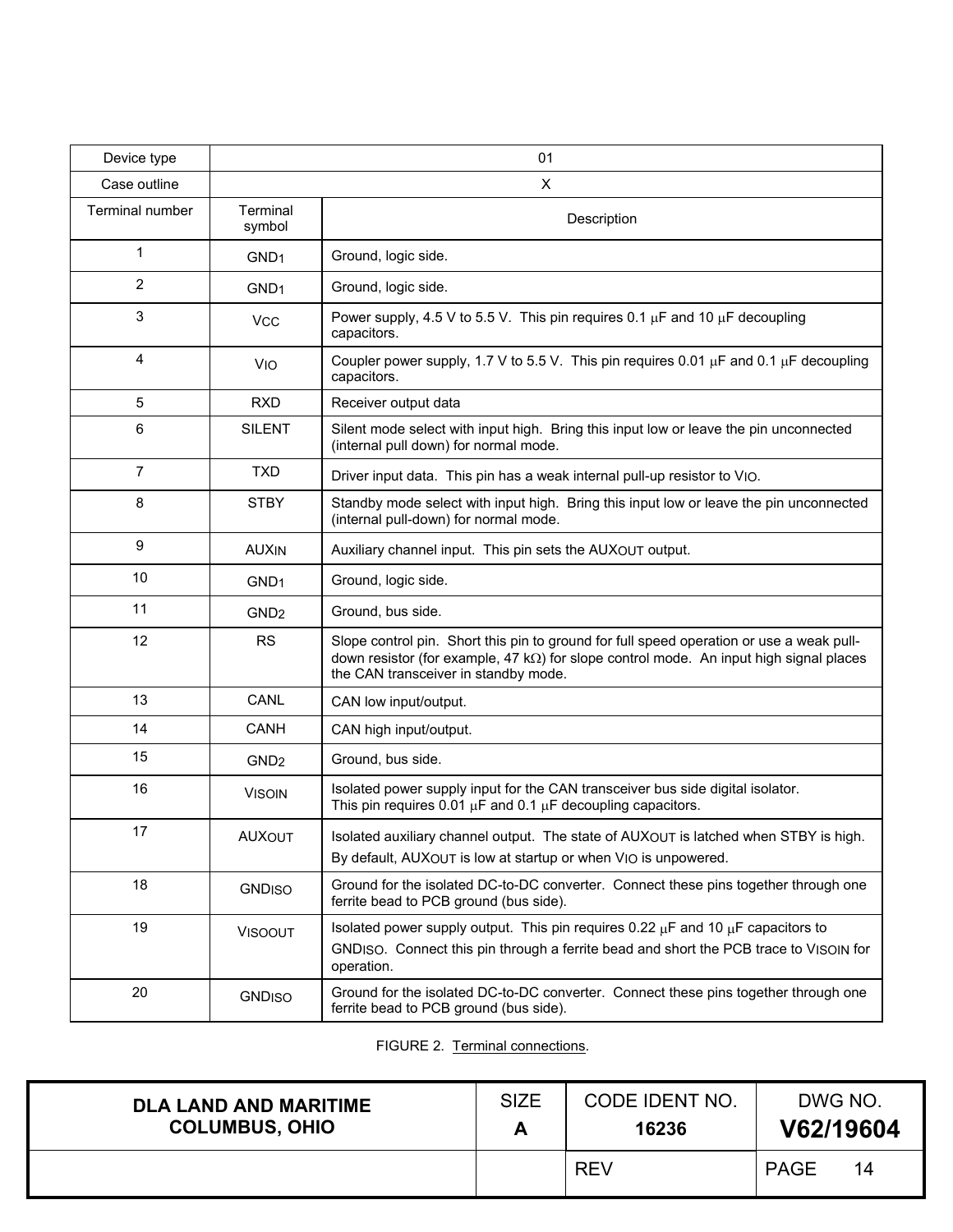|            | Power            |                |                | Inputs $1/2/$  |                |                   |                       | Output 2/         |               | Input/Output                 |
|------------|------------------|----------------|----------------|----------------|----------------|-------------------|-----------------------|-------------------|---------------|------------------------------|
| <b>VCC</b> | VIO              | <b>TXD</b>     | <b>SILENT</b>  | <b>STBY</b>    | <b>AUXIN</b>   | <b>RS</b>         | Mode                  | $RXD$ $3/$        | <b>AUXOUT</b> | CANH/CANL                    |
| On         | On               | Low            | Low            | Low            | Low            | Low/<br>pull-down | Normal/ slope<br>mode | Low               | Low           | Dominant 4/                  |
| On         | <b>On</b>        | Low            | Low            | Low            | High           | Low/<br>pull-down | Normal/ slope<br>mode | Low               | High          | Dominant 4/                  |
| <b>On</b>  | On               | High           | Low            | Low            | Low            | Low/<br>pull-down | Normal/ slope<br>mode | High/per bus      | Low           | Recessive/set by bus         |
| On         | On               | High           | Low            | Low            | High           | Low/<br>pull-down | Normal/ slope<br>mode | High/per bus      | High          | Recessive/set by bus         |
| On         | <b>On</b>        | X              | High           | Low            | Low            | X                 | Listen only           | High/per bus      | Low           | Recessive/set by bus         |
| On         | On               | X              | High           | Low            | High           | $\pmb{\times}$    | Listen only           | High/per bus      | High          | Recessive/set by bus         |
| On         | On               | X              | X              | High           | $\times$       | X                 | Standby               | High/WUP/filtered | Last state    | Bias to GND2/set by bus      |
| On         | On               | X              | X              | X              | Low            | Pull-up           | Standby 5/            | High/WUP/filtered | Low           | Bias to GND2/set by bus      |
| On         | <b>On</b>        | X              | X              | X              | High           | Pull-up           | Standby 5/            | High/WUP/filtered | High          | Bias to GND2/set by bus      |
| On         | $\overline{Off}$ | $\overline{Z}$ | $\overline{z}$ | Ζ              | $\overline{Z}$ | Low/<br>pull-down | Normal/ slope<br>mode | $\overline{z}$    | Low           | Recessive/set by bus         |
| Off        | On               | X              | X              | $\pmb{\times}$ | X              | X                 | Transceiver off       | High              | Z             | High impedance/set by<br>bus |
| Off        | Off              | Ζ              | Z              | Ζ              | Ζ              | Z                 | Transceiver off       | Z                 | Z             | High impedance/set by<br>bus |

<u>1</u>/ X means irrelevant.

 $2/$  Z means high impedance within one diode drop of ground.

3/ WUP means remote wake-up pattern.

<u>4</u>/ Limited by tDT.

 $5/$  RS can only set the transceiver to standby mode. RS does not control the digital isolator.

FIGURE 3. Truth table.

| <b>DLA LAND AND MARITIME</b> | <b>SIZE</b> | CODE IDENT NO. | DWG NO.           |
|------------------------------|-------------|----------------|-------------------|
| <b>COLUMBUS, OHIO</b>        |             | 16236          | V62/19604         |
|                              |             | <b>REV</b>     | <b>PAGE</b><br>15 |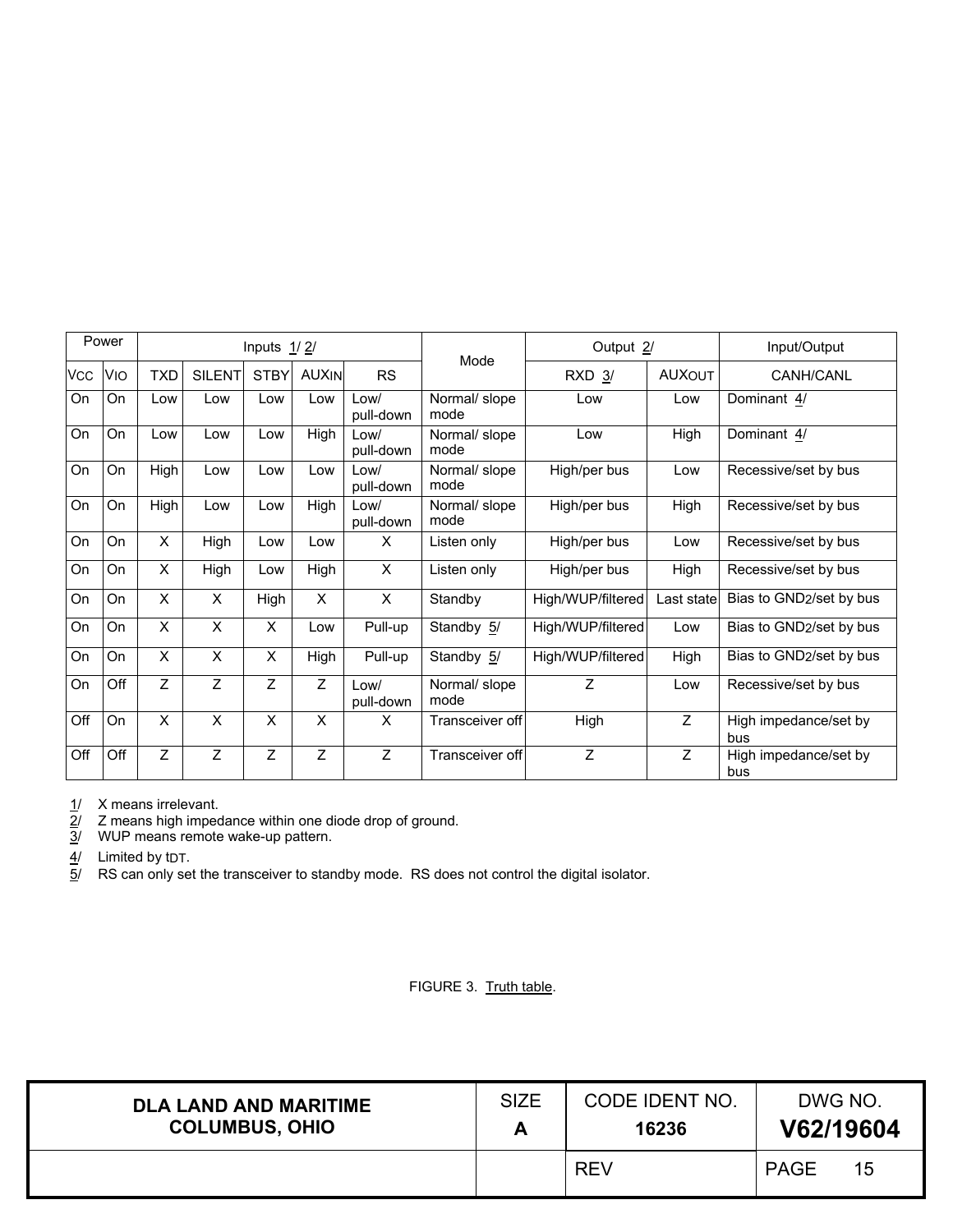

FIGURE 4. Driver voltage measurement.



FIGURE 5. Receiver voltage measurement.

| <b>DLA LAND AND MARITIME</b> | <b>SIZE</b> | CODE IDENT NO. | DWG NO.           |
|------------------------------|-------------|----------------|-------------------|
| <b>COLUMBUS, OHIO</b>        |             | 16236          | V62/19604         |
|                              |             | <b>REV</b>     | <b>PAGE</b><br>16 |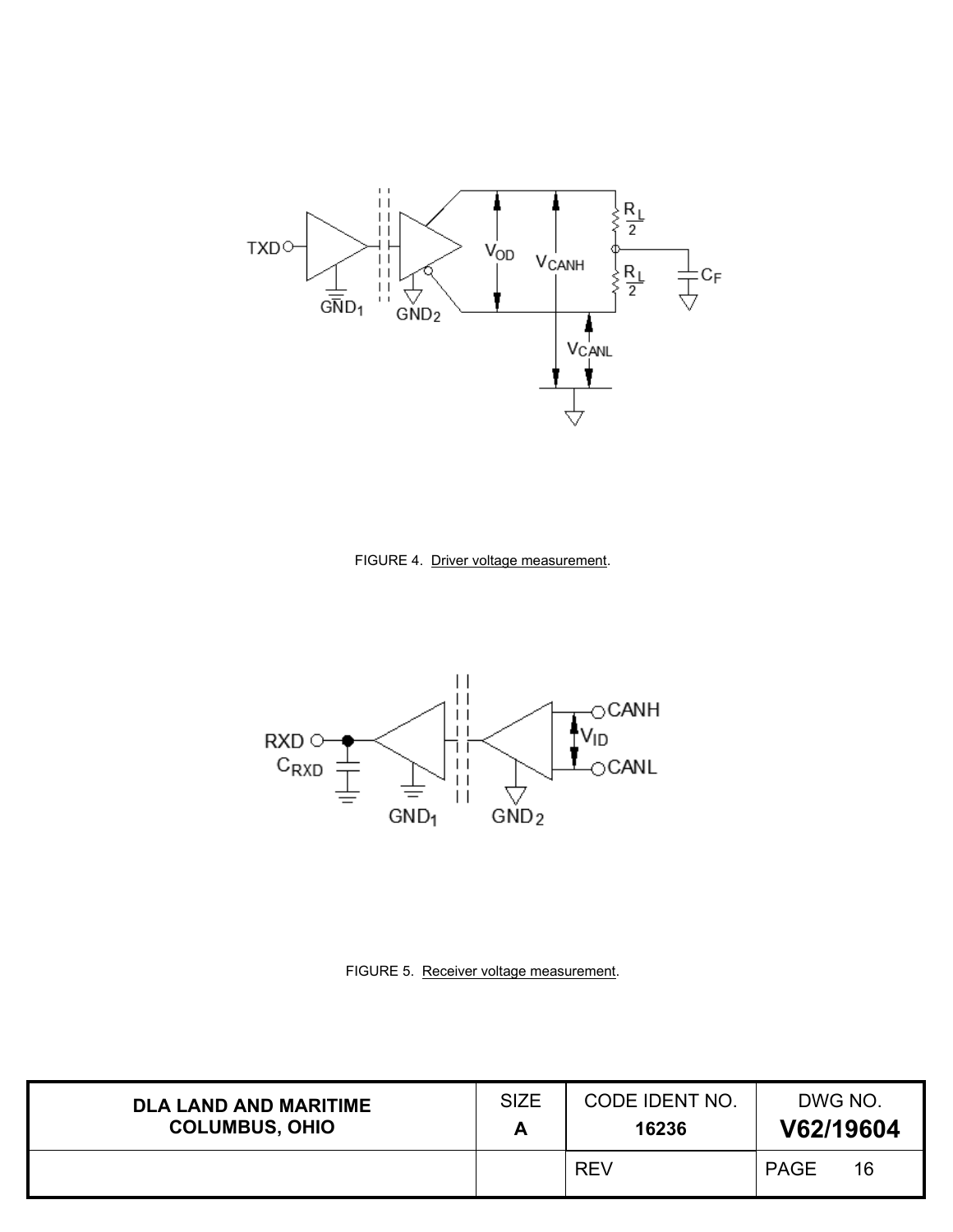

FIGURE 6. Transceiver timing diagram.



1% TOLERANCE FOR ALL RESISTORS AND CAPACITORS.  $1.$ 

FIGURE 7 Switching characteristics measurements.

| <b>DLA LAND AND MARITIME</b> | <b>SIZE</b> | CODE IDENT NO. | DWG NO.           |
|------------------------------|-------------|----------------|-------------------|
| <b>COLUMBUS, OHIO</b>        | A           | 16236          | V62/19604         |
|                              |             | <b>REV</b>     | <b>PAGE</b><br>17 |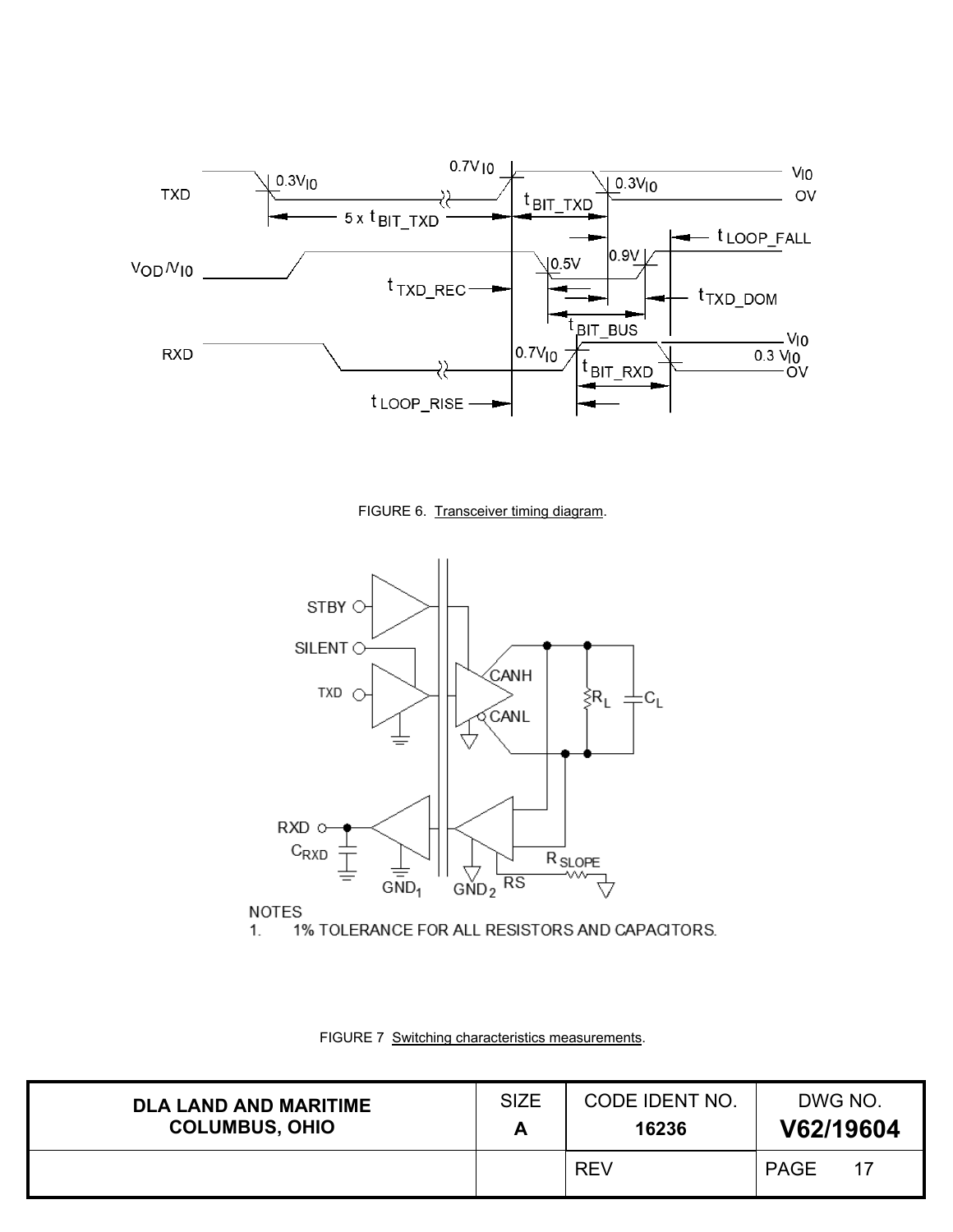





FIGURE 9. Wake up pattern detection and filtered RXD in standby mode timing diagram.

| <b>DLA LAND AND MARITIME</b> | <b>SIZE</b> | CODE IDENT NO. | DWG NO.           |
|------------------------------|-------------|----------------|-------------------|
| <b>COLUMBUS, OHIO</b>        | ┍┑          | 16236          | V62/19604         |
|                              |             | <b>REV</b>     | 18<br><b>PAGE</b> |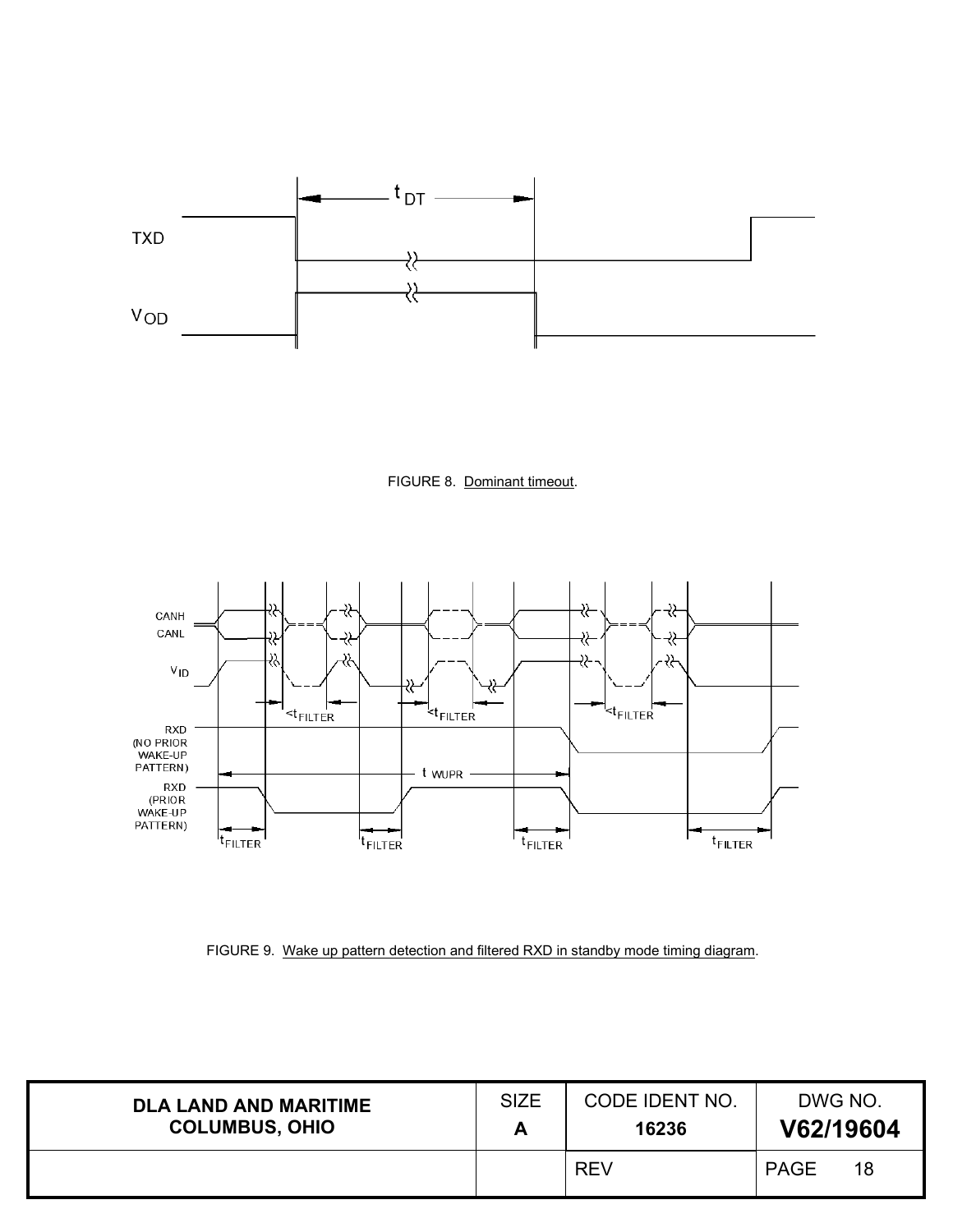

FIGURE 10. Silent mode timing diagram.

| <b>DLA LAND AND MARITIME</b> | <b>SIZE</b> | CODE IDENT NO. | DWG NO.           |
|------------------------------|-------------|----------------|-------------------|
| <b>COLUMBUS, OHIO</b>        |             | 16236          | V62/19604         |
|                              |             | <b>REV</b>     | <b>PAGE</b><br>19 |